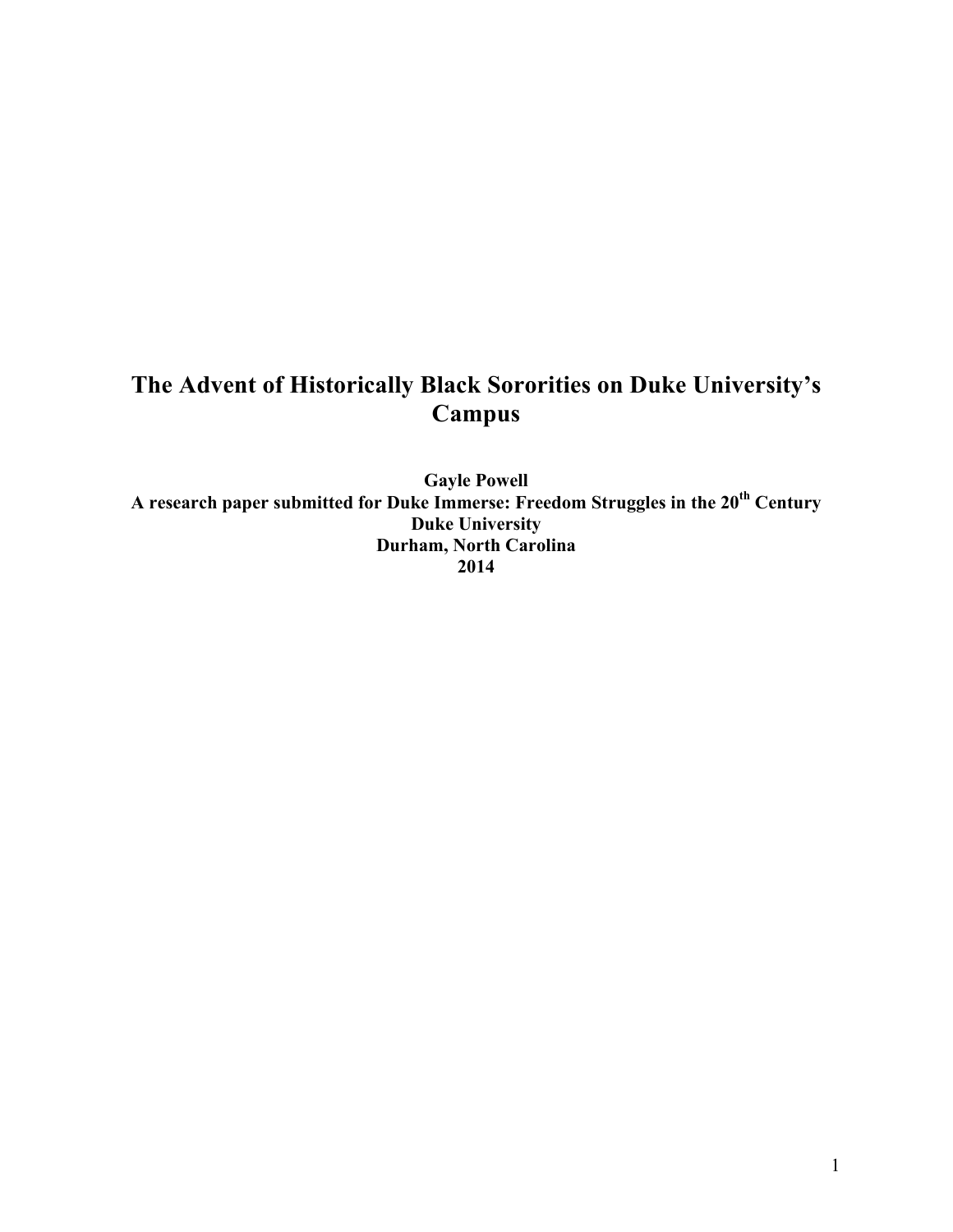#### **Introduction**

During the turbulent 1960s very few black students were enrolled at Duke University and those that were involved themselves in actively fighting for racial equality on Duke's campus and in the larger Civil Rights Movement. However, as the momentum of the Civil Rights Movement slowed down and Duke's administration became more responsive to the needs of black students on campus, black undergraduate women began focusing on the need to strengthen their identity and sense of community on campus. In April of 1975, two historically black sororities were chartered on Duke's campus for the first time. The advent of these sororities filled a critical gap in the lives of black women on campus. Before the founding of chapters of Alpha Kappa Alpha and Delta Sigma Theta at Duke many black women attested to suffering from a lack of leadership and mentorship opportunities and to struggling to maintain their sense of identity at such an overwhelmingly white institution. The formation of the historically black sororities was not necessarily a memorable event on campus for the predominately white student body. Yet, having the choice of association with a sorority was vital in helping the black undergraduate women to continue to fight against the prevalence of white supremacy, which was deeply instilled in many members of the Duke community and which dictated campus culture at the time.

#### **Historical Context**

It is impossible to understand the advent of black sororities at Duke without analyzing the historical context at the time of their formation. Why was it that the first black students were admitted to Duke in 1963 and yet black sororities and fraternities didn't appear on campus until 1975? The 1960s were dramatic years in the Civil Rights Movement. This decade is remembered by significant civil rights gains, but also by the continuation of tragic and overt racial

2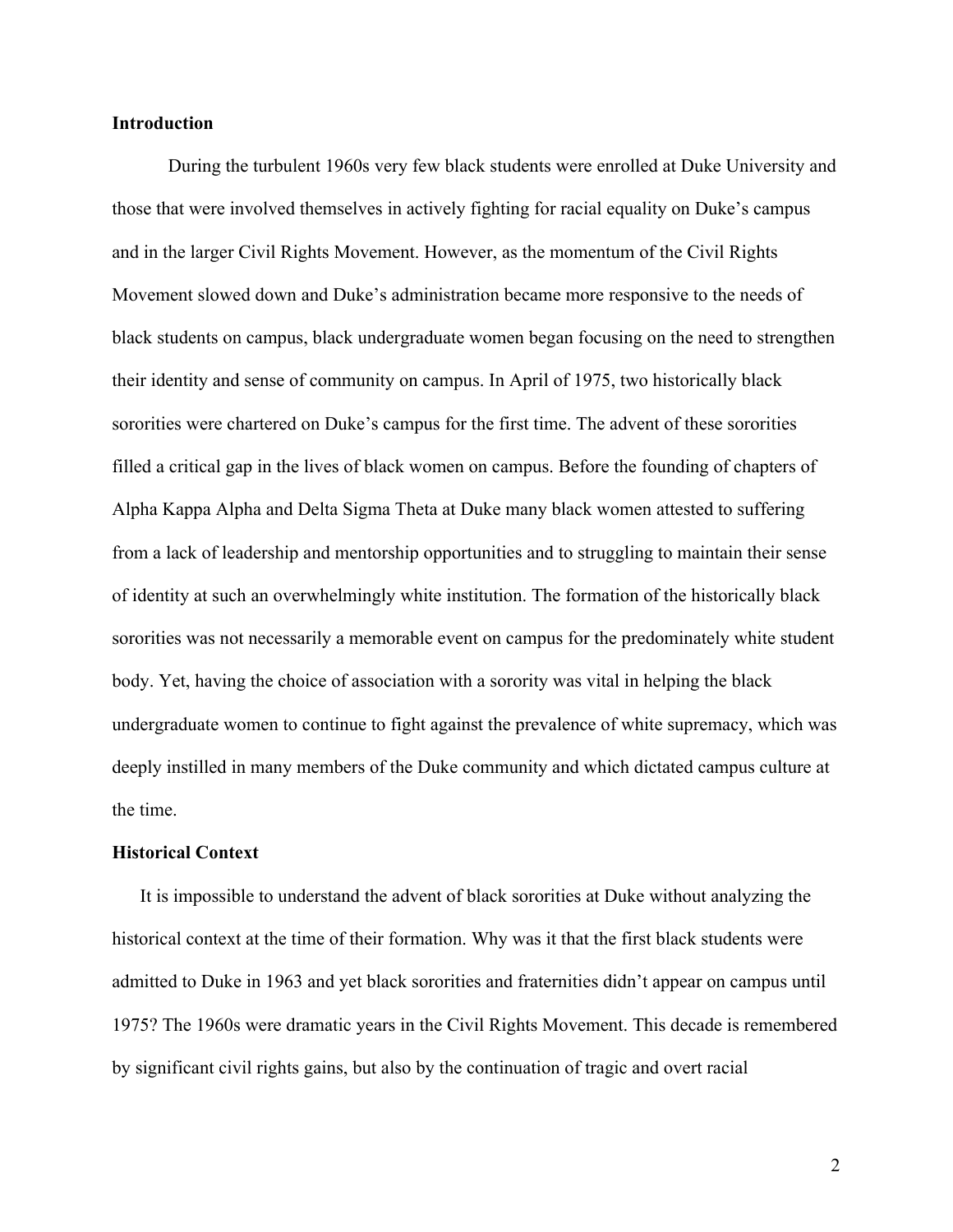discrimination and repression; it was a time of high political unrest and activism amongst the black community.

At the beginning of the 1960s, it appeared as though change was truly on the horizon. Martin Luther King's successful March on Washington uplifted disillusioned blacks and instilled within them courage to fight for their basic rights. The passing of the Civil Rights Act of 1964 and the Voting Rights Act of 1965 again encouraged the sprits of those in the black community and enforced the notion among many that racial relations in the United States would soon improve. However, as it became evident that white resistance to black activism was tenacious, hope and optimism gave way to the Black Power Movement. Leaders like Stokely Carmichael spoke on the necessity of black pride and the belief that the black community had to band together to fight for its liberation by *any* means necessary. Carmichael, quite distinct from King, asserted that non-violence could no longer be the only option in the struggle toward equality. The militancy and radicalism of the late 1960s alarmed many who believed that the Civil Rights Movement's effectiveness and morality depended upon non-violent civil disobedience. Therefore, the late 1960s were a time in which non-violent protests and legal means of achieving change were largely supplemented by an increasingly militant and determined movement seeking a broad range of social changes. $<sup>1</sup>$ </sup>

During these years, students played a significant role in the fight for racial justice. Organizations like the Southern Christian Leadership Conference (SCLC) and the Student Nonviolent Coordinating Committee (SNCC) relied on student activists as an important force in the burgeoning Civil Rights Movement. Hence, during the 1960s many black college students at

 

<sup>&</sup>lt;sup>1</sup> History.com Staff, "Civil Rights Movement," History.com, (accessed April 6<sup>th</sup>, 2014).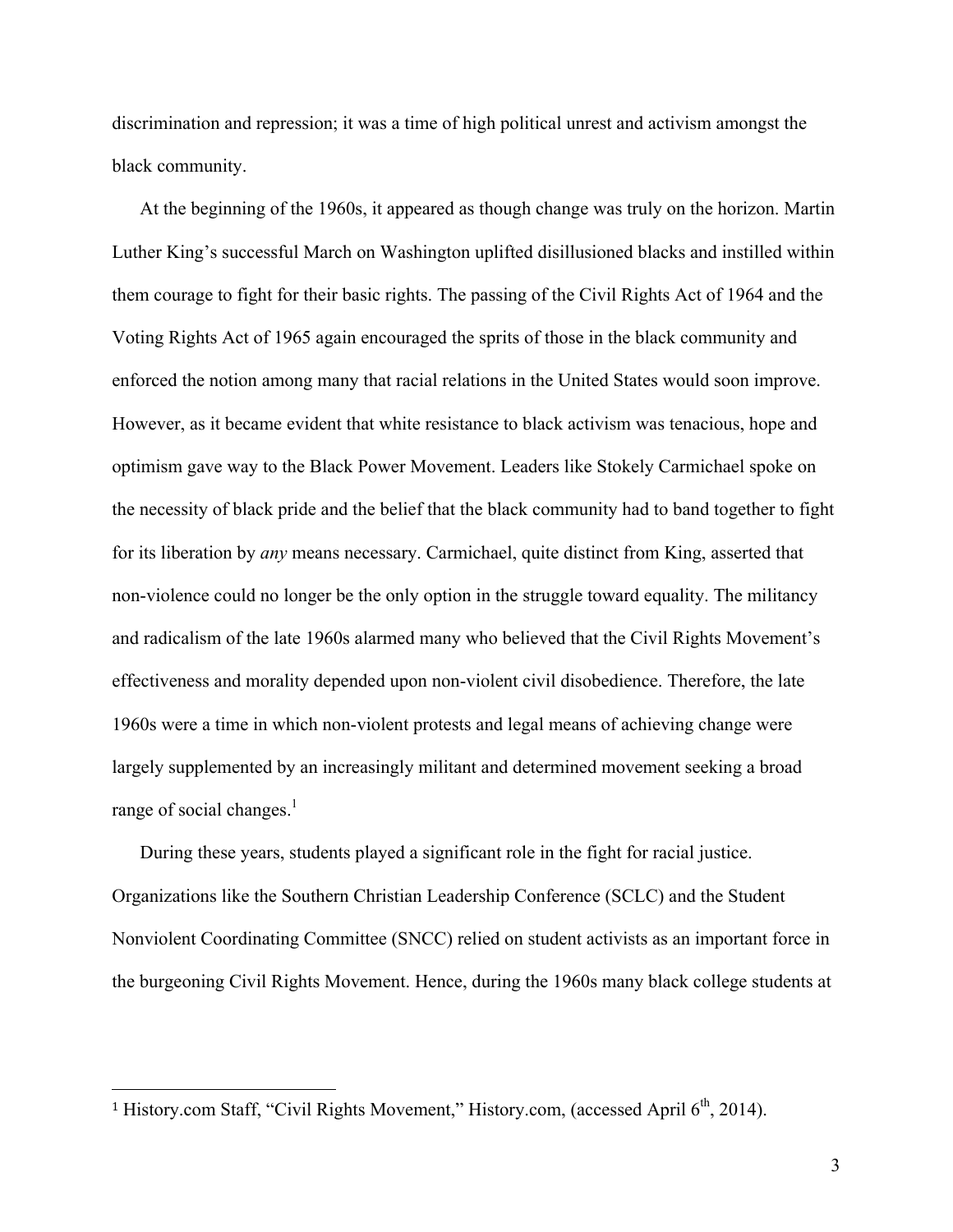campuses all over, including Duke University, spent a great deal of time fighting for racial equality.

The process of desegregating Duke began in 1948, but was not completed for fifteen years. Duke first admitted five African American students into its undergraduate class in 1963. So few in number, the first students did not bring about radical change on Duke's campus. However, as the number of African American students started to grow, they began to demand that the administration provide resources for them and became increasingly unhappy with the racial discrimination on Duke's campus. The year 1968 was an especially turbulent one. On April 4<sup>th</sup>, the night that Martin Luther King was assassinated, a group of black and white undergraduate students showed up at the home of Duke University's President, Franklin Knight. The students demanded that President Knight terminate his membership at the segregated Hope Valley Country Club, implement a black studies program for undergraduate students, begin paying Duke's black employees a minimum wage, and grant the workers the right to organize into a union. They then left his home and moved to the main quad, which they occupied for five days and five nights. Roughly 1400 students remained on the quad all day and all night in nonviolent protest demanding change. Then in September of 1968, the first black student association, the Afro-American Society, was established. And in October, African American students presented the administration with twelve demands regarding race relations at Duke. In 1969 black students pressured the administration to institute a Black Studies Program and an Office of Black Affairs. In addition, sixty members of the Afro-American Society occupied the Allen Building in the spring of 1969 for eight hours demanding that the University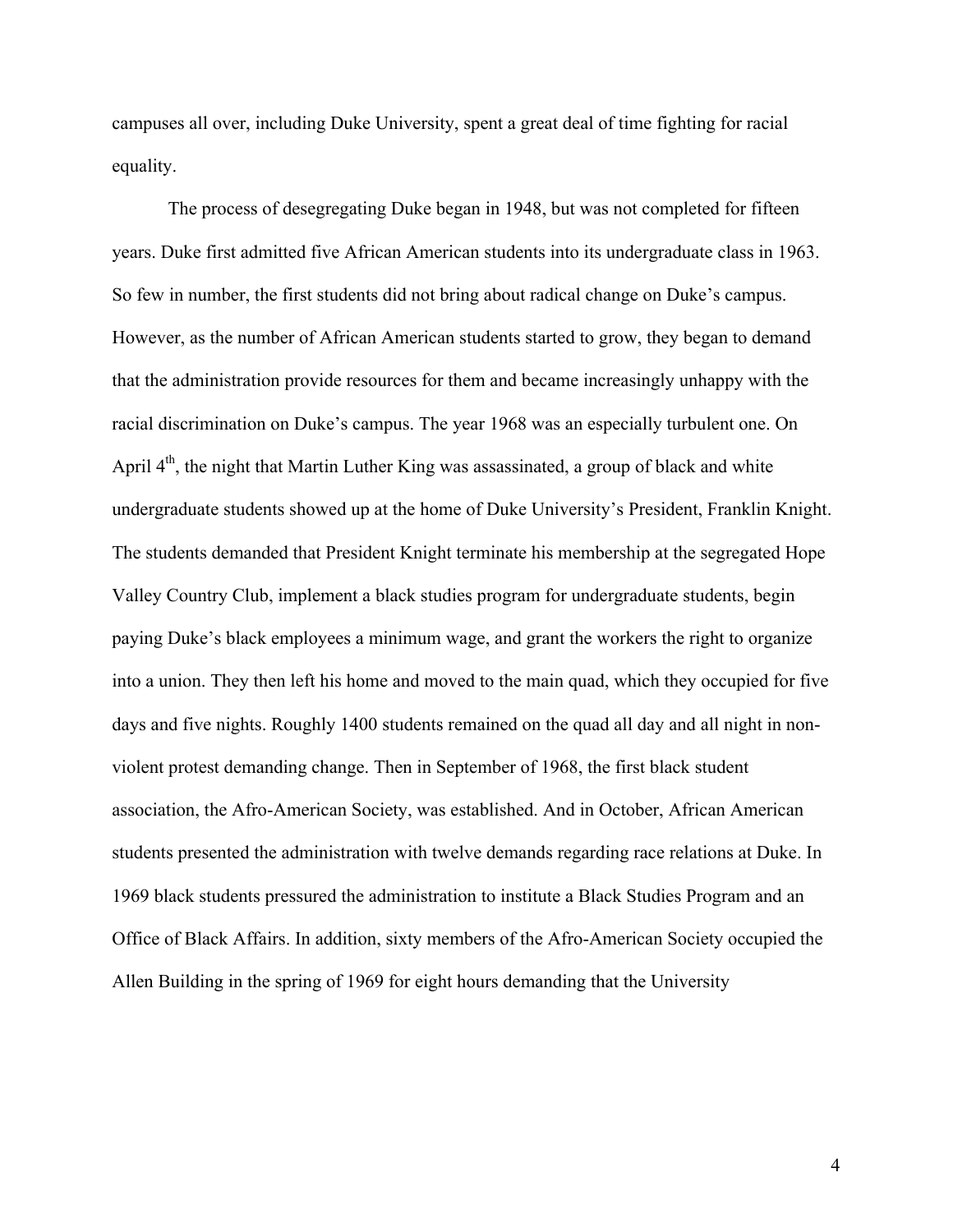administration make the University friendlier for its black population. Hence, black students were extremely active in creating change on the University's campus throughout this decade.<sup>2</sup>

This being said, during these years most black students at predominately white institutions were not concerned with the development of more social oriented groups like sororities. Sororities differed from many other black organizations in that the sorority was not designed to transform society, but rather the individuals within it.<sup>3</sup> Therefore, the role of the sorority in black political life was an unclear and contested one. As a result, historian Paula Giddings, notes, "In highly charged times of black militancy, like the sixties, the sorority has frequently been thrown into a crisis of identity and relevance as a primarily social organization."4 Despite having a history of scholarship and community service, black sororities seemed to be out of touch with what really mattered at the time, when black activism was of utmost importance. As the African-American magazine, *Ebony*, highlighted:

Black students were rushing to sign up for the front lines of campus activism.

Enthusiasm was for picket lines, not pledge lines. And hazing seemed particularly

oppressive during a time when oppression was being challenged as never before.

[In the sixties] membership seemed to be waning.<sup>5</sup>

However, as the intensity of the Civil Rights Movement faded and students became less involved in political activism in the 1970s, an opportunity arose for the sorority to become a

<sup>&</sup>lt;sup>2</sup> Duke University, "Commemorating 50 Years of Black Students at Duke University," (accessed April 6, 2014).

**<sup>3</sup>** Paula Giddings, In Search of sisterhood: *Delta Sigma Theta and the challenge of the Black sorority movement* (New York: William Morrow and Company, 1988), 21.

**<sup>4</sup>** Paula Giddings, In Search of sisterhood: *Delta Sigma Theta and the challenge of the Black sorority movement* (New York: William Morrow and Company, 1988), 21.

<sup>5</sup> "Fraternities and Sororities: A dramatic comeback on campus," *Ebony,* December 1983, Box 1, Folder "Clippings (chronological)," Black history at Duke reference collection, David M. Rubenstein Rare Book and Manuscript Library, Durham, N.C.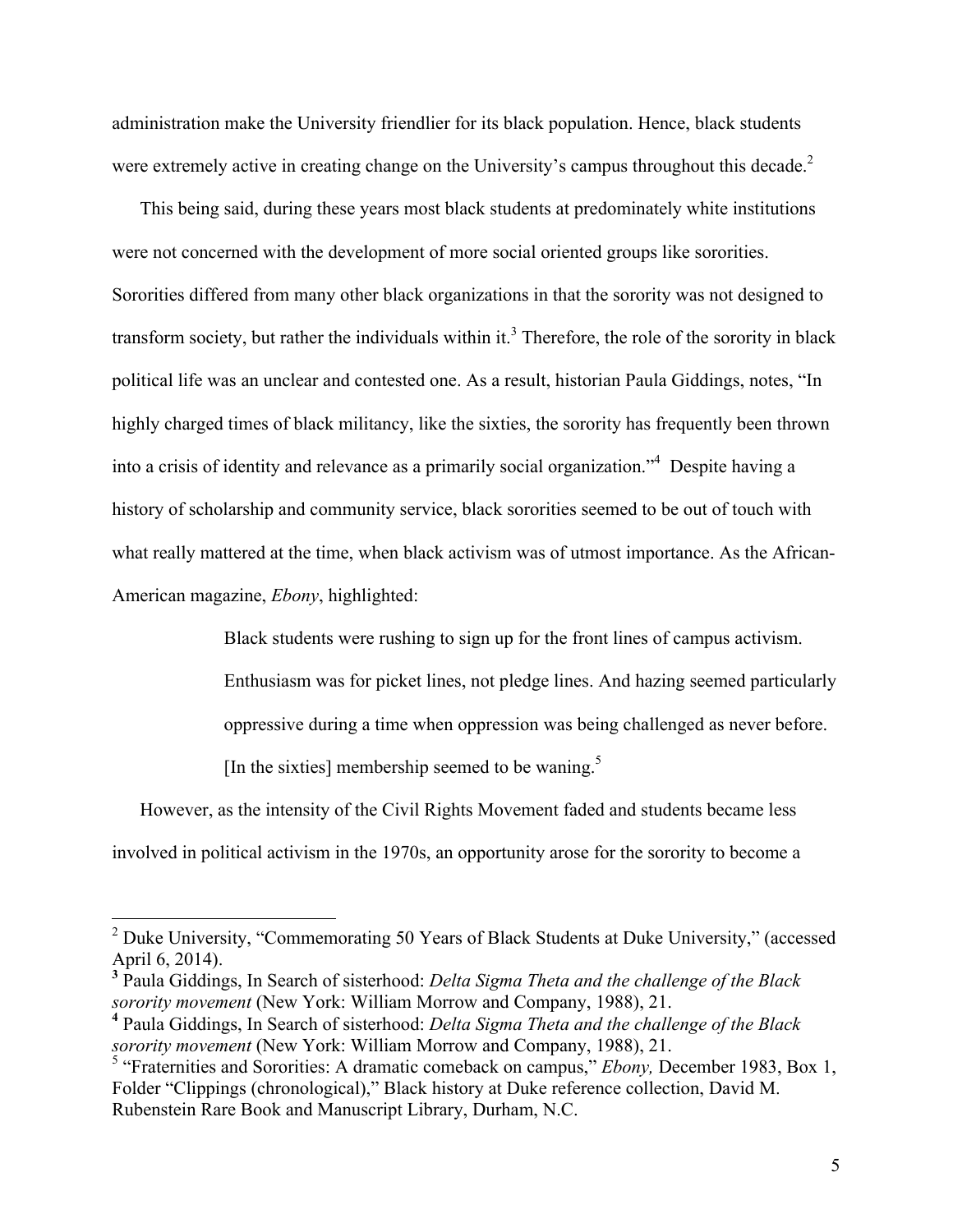meaningful organization. The 1970s were static in comparison to the 1960s because many blacks were in a state of transition out of a period of outward militancy and into a period focused on strengthening their internal community.<sup>6</sup> Black students became more concerned with their identity on predominately white campuses. Although concerns amongst the black community about civil rights did not cease to exist, there was less excitement about "the struggle." Instead, African American students began to focus on enriching the black community by strengthening the presence of their culture and defining themselves in new ways on campus. One of the prominent ways black students achieved this goal was to establish historically black Greek organizations. Mark Morgan, a founding member of Omega Psi Phi fraternity at Duke, explained why it took so many years before black Greek letter organizations appeared on the University's campus:

> There were a number of factors. First of all…in the mid 1960s, there weren't enough students who were black [at Duke] to have black sororities and fraternities…As we came into the early 70s and more black students were on the campus they said, 'Hey look, we are here and we have proven ourselves as academicians and now we want a fuller college life.'…I think it took awhile because you had to have the right combination of black students being confident enough to demand these organizations coupled with the administration being sensitive enough and having seen that the black students were there to achieve and to stay and to have a more complete college experience.<sup>7</sup>

<sup>&</sup>lt;sup>6</sup> Elizabeth Buchanan, "In Search of Solutions," *The Chronicle*, April 12<sup>th</sup>, 1978, Box 1, Folder "Clippings (chronological)," Black history at Duke reference collection.

<sup>&</sup>lt;sup>7</sup> Mark Morgan, interview by author, Durham, NC, April  $8<sup>th</sup>$ , 2014.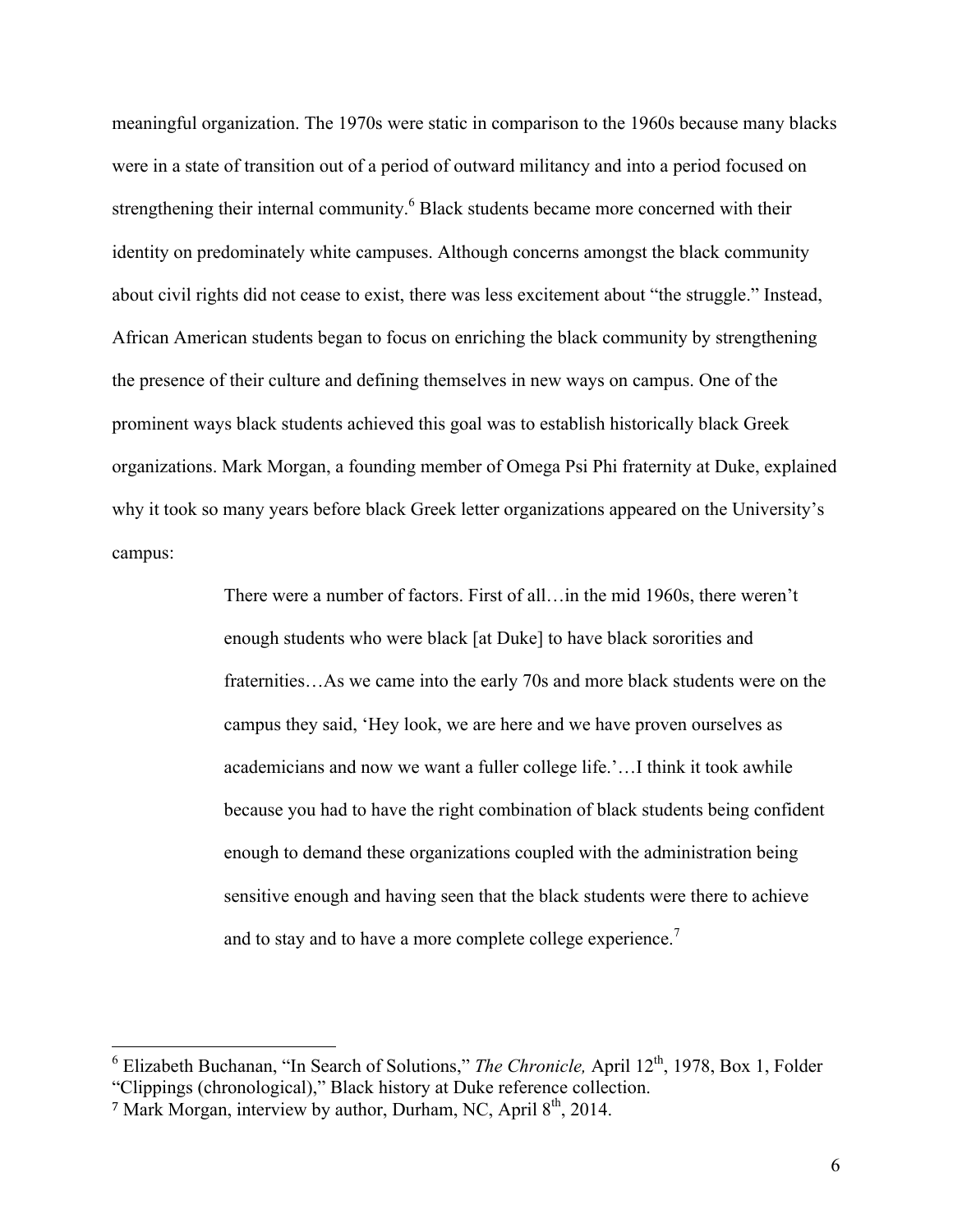Hence, a number of factors help explain why black Greek letter organizations did not form on Duke's campus until twelve years after the first black students enrolled. The growth of black Greek letter organizations was stunted by the small number of black students enrolled at Duke coupled with those students' desire to prove themselves, first and foremost, as academics and activists in the Civil Rights struggle. It was not until the African American community at Duke grew in size and its members became more confident in themselves that black Greek organizations had the chance to flourish.

#### **Desegregating the White Greek System**

However, decades before black sororities arrived on Duke's campus, white sororities came into being. The earliest, Alpha Delta Pi, was charted at Duke in 1911. These sororities, just like Duke's undergraduate student body, were entirely made up of white students before 1963. Before this time, it did not matter if white sororities would accept black students into their organizations because there were no black students. However, after black students began to arrive on Duke's campus student organizations had to define, for the first time, what their membership policies were like in regards to race. Duke's administration had remained silent on the issue of membership policies until 1965 when Title VI of the Civil Rights Act encouraged the President at the time, Dr. Douglas Knight, to do otherwise.

Title VI was enacted as a part of the Civil Rights Act of 1964. It prohibited discrimination on the grounds of race, national origin, and color in all programs and activities that received federal financial assistance.<sup>8</sup> As a result, any college or university that was receiving federal grants had to ensure that all of its programs and activities followed this policy of non-

<sup>&</sup>lt;sup>8</sup> "Title VI-Financial Assistance for the Improvement of Undergraduate Instruction," September 10<sup>th</sup>, 1965, Box 2, Folder "Membership Policies on Non-Discrimination," Panhellenic Council records.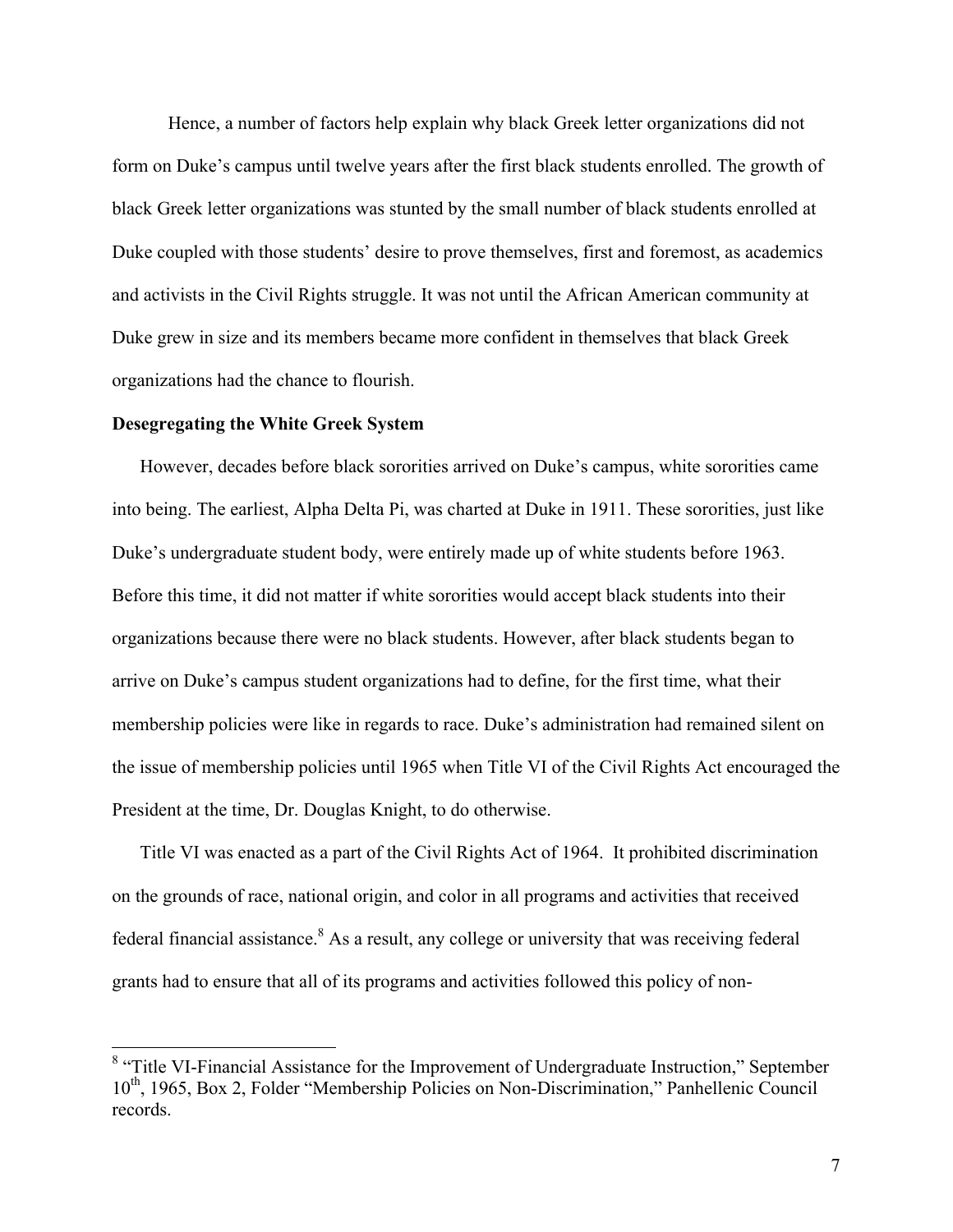discrimination. However, it was not until mid 1965 that the membership policies of fraternities and sororities across the country came into question. On June  $17<sup>th</sup>$ , 1965 Francis Keppel, Commissioner of Education, declared that, "The terms of the Civil Rights Act of 1964 require individual colleges to make certain that fraternities and sororities do not discriminate on racial grounds."<sup>9</sup> Mr. Keppel declared that if a sorority or fraternity was found to be practicing racial discrimination the school would either have to force the organization to change its practices or remove the chapter from campus.<sup>10</sup> If the school failed to do this, the government would remove all federal funding for the college. After Keppel's announcement it became clear that practicing racial discrimination would no longer be tolerated.

Shortly after Keppel's announcement, President Knight took action to investigate the membership policies of all of the fraternities and sororities on Duke's campus. On June 30<sup>th</sup>, 1965, he sent a letter to the national organization of each inquiring into their admissions policies. His letter read:

> Do you have any constitutional limitations forbidding a local chapter from accepting a Negro (boy or girl) if the chapter so wishes? Do you have any practices designed to keep Negros out if the chapter itself wishes to invite the person for membership? $11$

The national presidents of all of the sororities on Duke's campus quickly responded. "Alpha Delta Pi," their president wrote, "has no limiting clauses whatsoever in its National or local

 <sup>9</sup> Wallace Turner "Colleges Face U.S Aid Cutoff If They Permit Fraternity Bias,'" *The New York Times, June 18<sup>th</sup>, 1965.* 

 $^{10}$  Ibid.

 $11$  Dr. Douglas Knight to sororities and fraternities national presidents, Box 2, Folder

<sup>&</sup>quot;Membership Policies on Non-Discrimination," Panhellenic Council records.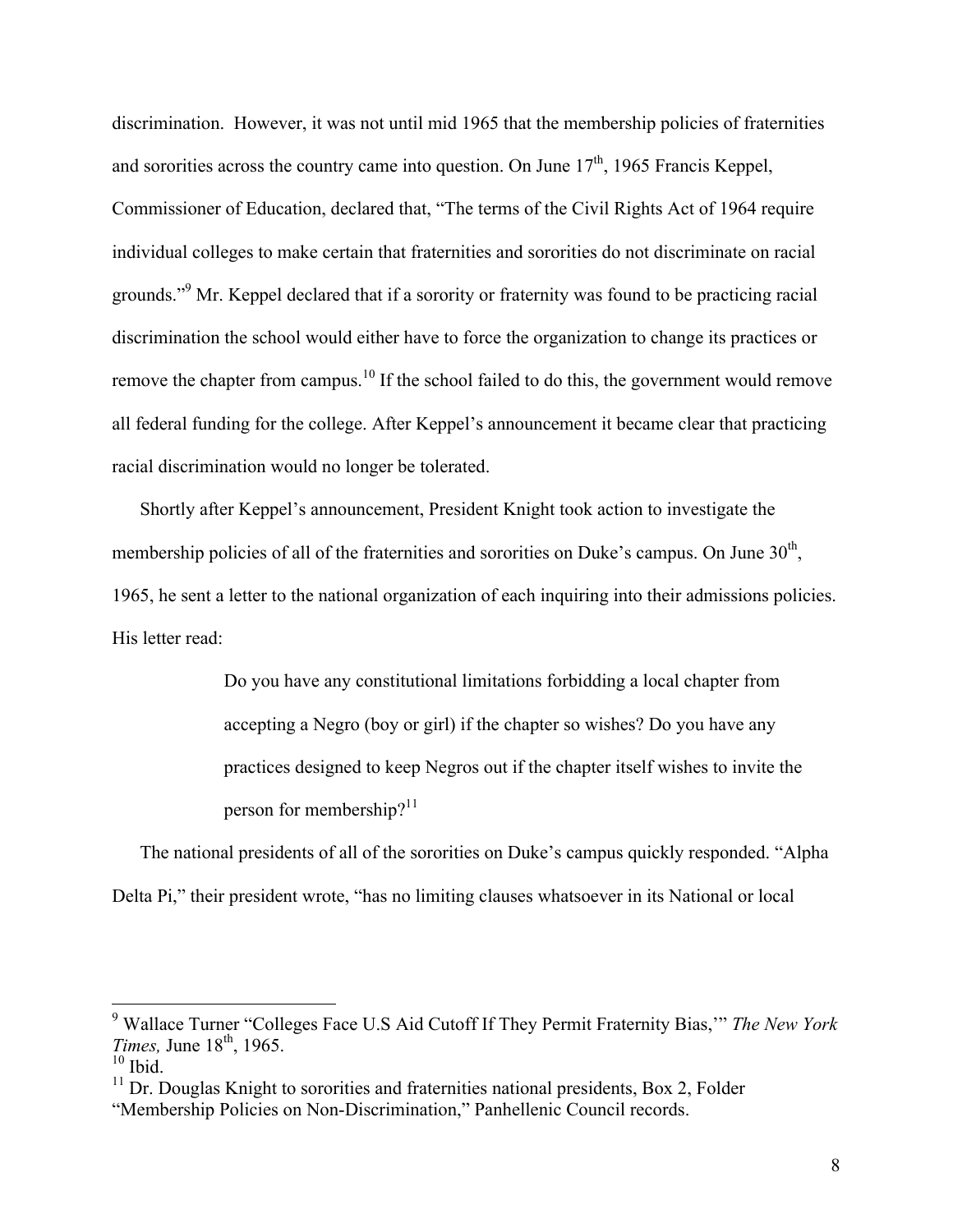constitution and Bylaws, which concern race, creed, color, or national origin."<sup>12</sup> Similarly, Alpha Phi declared:

> The nomination and selection of members in Alpha Phi International Fraternity is based entirely on the individual merit of each candidate without any restrictions predicated on race, color, religion, national origin, or national ancestry.<sup>13</sup>

Delta Gamma was also receptive, stating, "There are no restrictive clauses in the Delta Gamma Constitution forbidding a local chapter from accepting a Negro girl if the chapter so wishes."<sup>14</sup> Kappa Kappa Gama responded, "We have no constitutional limitation forbidding the pledging of a Negro girl or any girl."<sup>15</sup> Delta Delta Delta replied, "Tri Delta does not have and has never had any constitutional limitation pertaining to race."16 Pi Beta Phi said, *"*Pi Beta Phi has no constitutional limitation which discriminates against anyone."<sup>17</sup> Kappa Alpha Theta also rejected having discriminatory policies, "Kappa Alpha Theta has nothing in its laws or policies which precludes consideration of any individual on the basis of race, religion, or national

 $12$  Mrs. Maurain Blake to Dr. Douglas Knight, Box 2, Folder "Membership Policies on Non-Discrimination," Panhellenic Council records.

<sup>&</sup>lt;sup>13</sup> Mrs. Barbara M. Collum to Dr. Douglas Knight, Box 2, Folder "Membership Policies on Non-Discrimination," Panhellenic Council records.

<sup>&</sup>lt;sup>14</sup> Mrs. Kenneth P. Groves to Dr. Douglas Knight, Box 2, Folder "Membership Policies on Non-Discrimination," Panhellenic Council records.<br><sup>15</sup> Mrs. Frank H. Alexander to Dr. Douglas Knight, Box 2, Folder "Membership Policies on Non-

Discrimination," Panhellenic Council records.

<sup>&</sup>lt;sup>16</sup> Mrs. J.L. Perry to Dr. Douglas Knight, Box 2, Folder "Membership Policies on Non-Discrimination," Panhellenic Council records.

 $17$  Mrs. Alice Weber Mansfield to Dr. Douglas Knight, Box 2, Folder "Membership Policies on Non-Discrimination," Panhellenic Council records.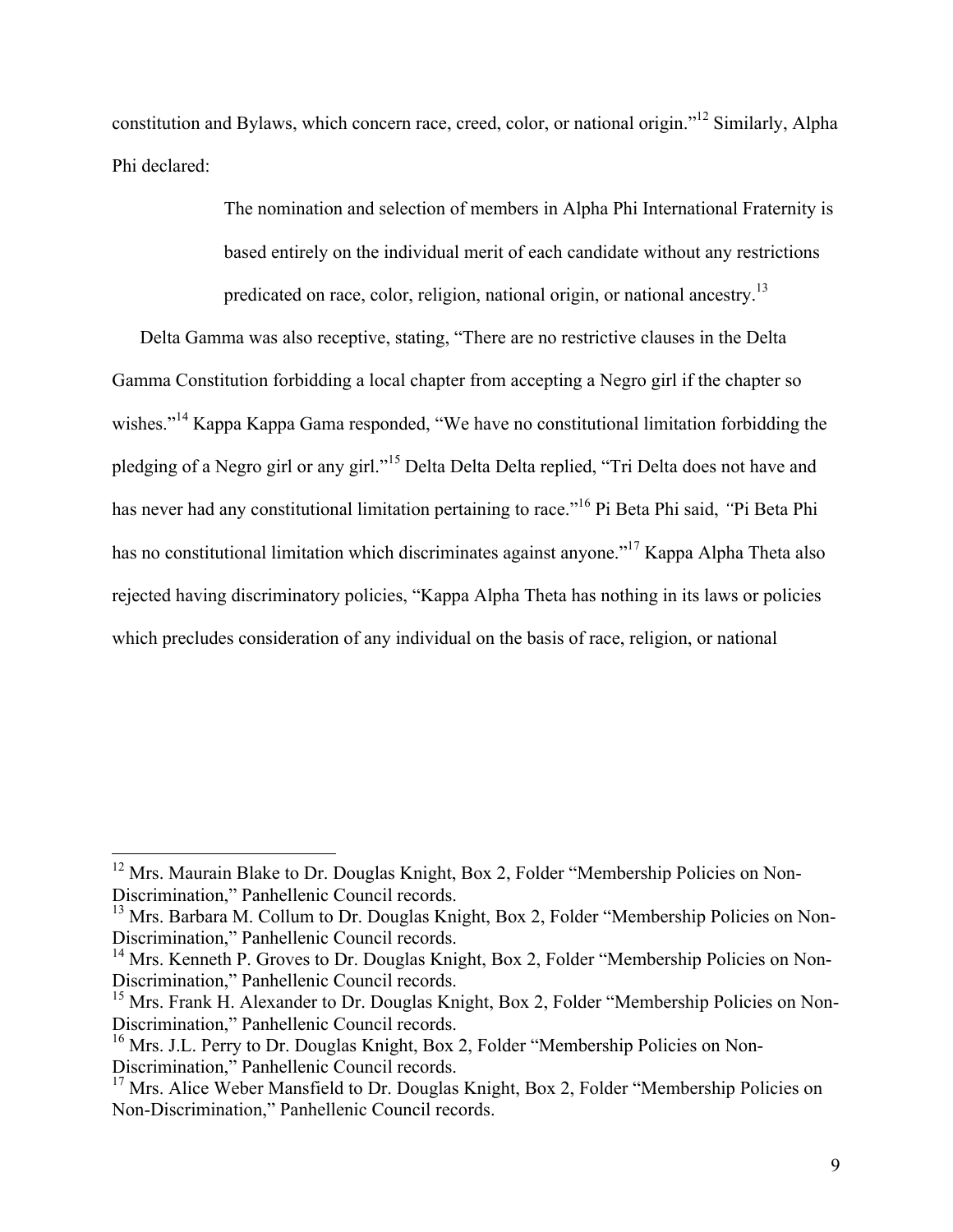origin."18 And Zeta Tau Alpha confirmed, "The national constitution and bylaws of Zeta Tau Alpha do not contain any restrictive or discriminatory clauses."<sup>19</sup>

The only sorority chapter on Duke's campus that did not explicitly deny discrimination in its admissions policy was Kappa Delta. The letter, which President Knight received from the national organization of Kappa Delta, did not admit openly to believing in segregation, but certainly did not communicate a policy of non-discrimination.<sup>20</sup> The letter read:

> One of the basic purposes of Kappa Delta as a Christian social association is to foster the art of true friendship. This means that prospective members must have qualities compatible with this purpose and the prospective life long friendships and associations, which are a part of belonging to Kappa Delta. Such compatibility is to be determined in relation to all of the qualifications of each candidate, including family, economic, and social backgrounds, educational fitness, moral standards, religion, and in general, adaptability for group association and friendship. $21$

However, despite the fact that all of the sororities, with the exception of Kappa Delta, publically denounced discrimination, they all acknowledged that they did have in place a system of recommendations. In relation to these, President Knight asked in his original letter:

<sup>&</sup>lt;sup>18</sup> Mrs. James W. Hofstead to Dr. Douglas Knight, Box 2, Folder "Membership Policies on Non-Discrimination," Panhellenic Council records.<br><sup>19</sup> Mrs. Jane S. Kerr to Dr. Douglas Knight, Box 2, Folder "Membership Policies on Non-

Discrimination," Panhellenic Council records.<br><sup>20</sup> Mrs. Frederick T. Morse to Dr. Douglas Knight, Box 2, Folder "Membership Policies on Non-

Discrimination," Panhellenic Council records.<br><sup>21</sup> Mrs. Frederick T. Morse to Dr. Douglas Knight, Box 2, Folder "Membership Policies on Non-

Discrimination," Panhellenic Council records.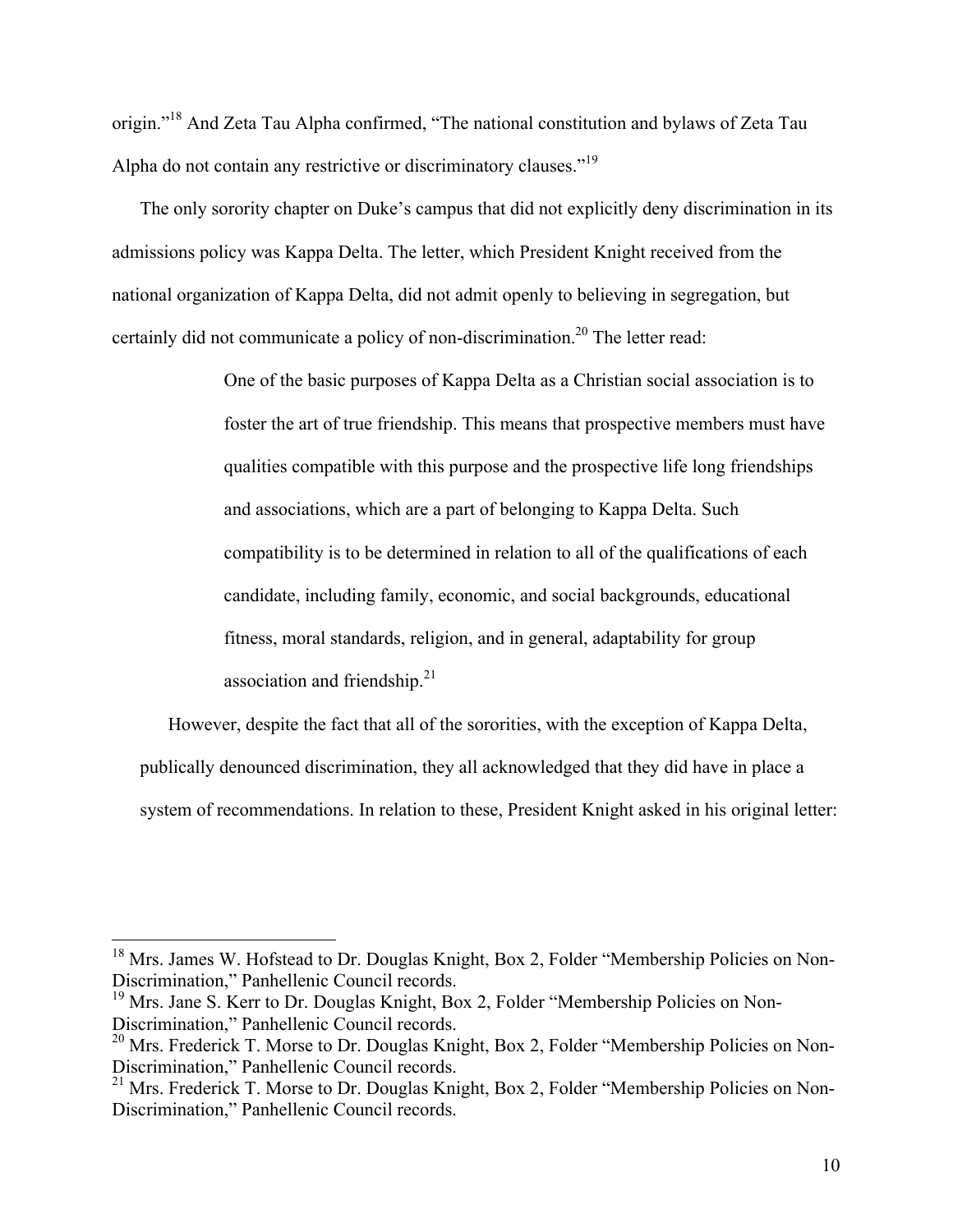I understand that some organizations require sponsorship from a member in a student's hometown, which might be difficult to get members of a previously allwhite group. Does your organization follow this practice?<sup>22</sup>

Responses varied in their length and content, but all of the white sororities affirmed that they did rely on an alumni recommendation system to help inform their decisions about who to admit. Kappa Kappa Gama's national president wrote:

> Our alumnae, who are the natural source of information, are required to base their references on our Constitutional qualifications and may not be discriminate according to race, religion, or national origin…As to whether it would be difficult or not to secure a reference on a Negro girl form a previously all-white group, I would not be able to answer. I am sure you will agree, Dr. Knight, that we can encourage, but not legislate personal opinions and feelings of individuals.<sup>23</sup>

Hence, many of the answers that Knight received evaded the real issue. Reflecting this pattern, the national president of Kappa Kappa Gamma wrote:

> Limited by small and rigid quotas, the chapter chose to select those girls it felt were most compatible and had the greatest potential. I presume that as the gap between our cultures narrows, there will be more and more outstanding Negro girls. 24

Here, she inferred that Kappa Kappa Gamma would see a greater number of black members after blacks became more attuned to and integrated into white culture. The response of

 $^{22}$  Dr. Douglas Knight to sororities and fraternities national presidents, Box 2, Folder "Membership Policies on Non-Discrimination," Panhellenic Council records.

<sup>&</sup>lt;sup>23</sup> Mrs. Frank H. Alexander to Dr. Douglas Knight, Box 2, Folder "Membership Policies on Non-Discrimination," Panhellenic Council records.<br><sup>24</sup> Mrs. Frank H. Alexander to Dr. Douglas Knight, Box 2, Folder "Membership Policies on Non-

Discrimination," Panhellenic Council records.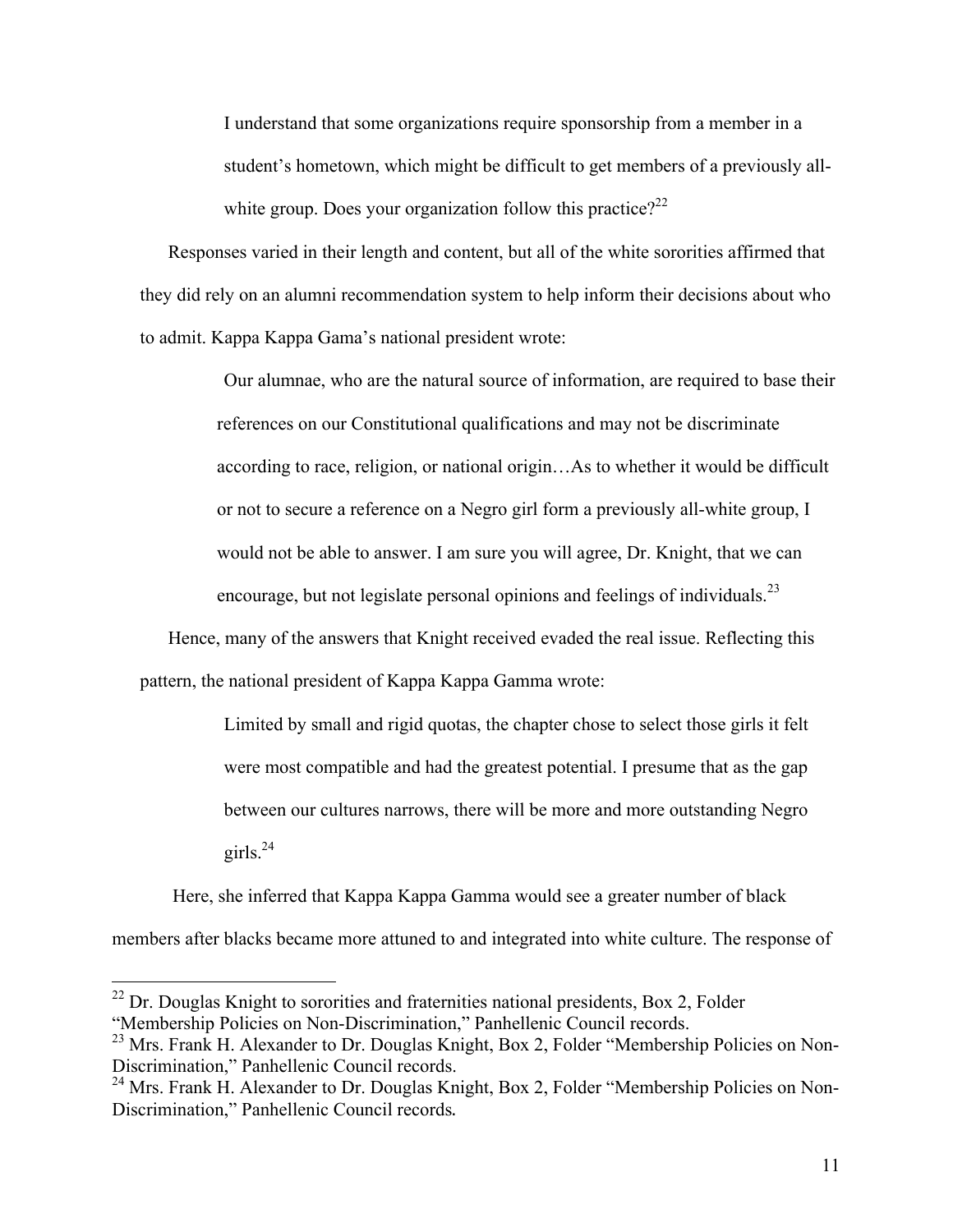Tri Delta's national president was also one that clearly articulated that the organization did not appreciate President Knight's inquiry into the group's policies. While she did answer his questions, she also included a provision of Title VI, which stated:

> Nothing in this or any other Act shall be construed as authorizing the Commission, its Advisory Committees or any person under its supervision or control to inquire into or investigate any membership practices or internal operations of any college or university fraternity or sorority.<sup>25</sup>

By including this passage, the national organization dismissed President Knight's questioning on the grounds that the inquiry was unauthorized. However, the Tri Delta national president failed to include the important qualifying phrase that came after the aforementioned passage which said, "whose facilities are not owned by the institution of higher education and whose activities are financed by funds derived by private sources.<sup>226</sup> If she had included this clause, she would have refuted her own point because according to the qualifying clause, President Knight did have an obligation to look into each sorority's membership policy.

After President Knight's letters, it was affirmed that almost every sorority on campus would, in theory, be open to accepting black students. However, the only organization, which did not sign the non-discrimination policy, Kappa Delta, would have to be removed from campus if the University did not want to risk loosing its federal funding.

# **Kappa Delta Leaves Campus**

 $^{25}$  Mrs. J.L. Perry to Dr. Douglas Knight, Box 2, Folder "Membership Policies on Non-Discrimination," Panhellenic Council records.

<sup>&</sup>lt;sup>26</sup> "Title VI-Financial Assistance for the Improvement of Undergraduate Instruction," September 10,1965, Box 2, Folder "Membership Policies on Non-Discrimination," Panhellenic Council records.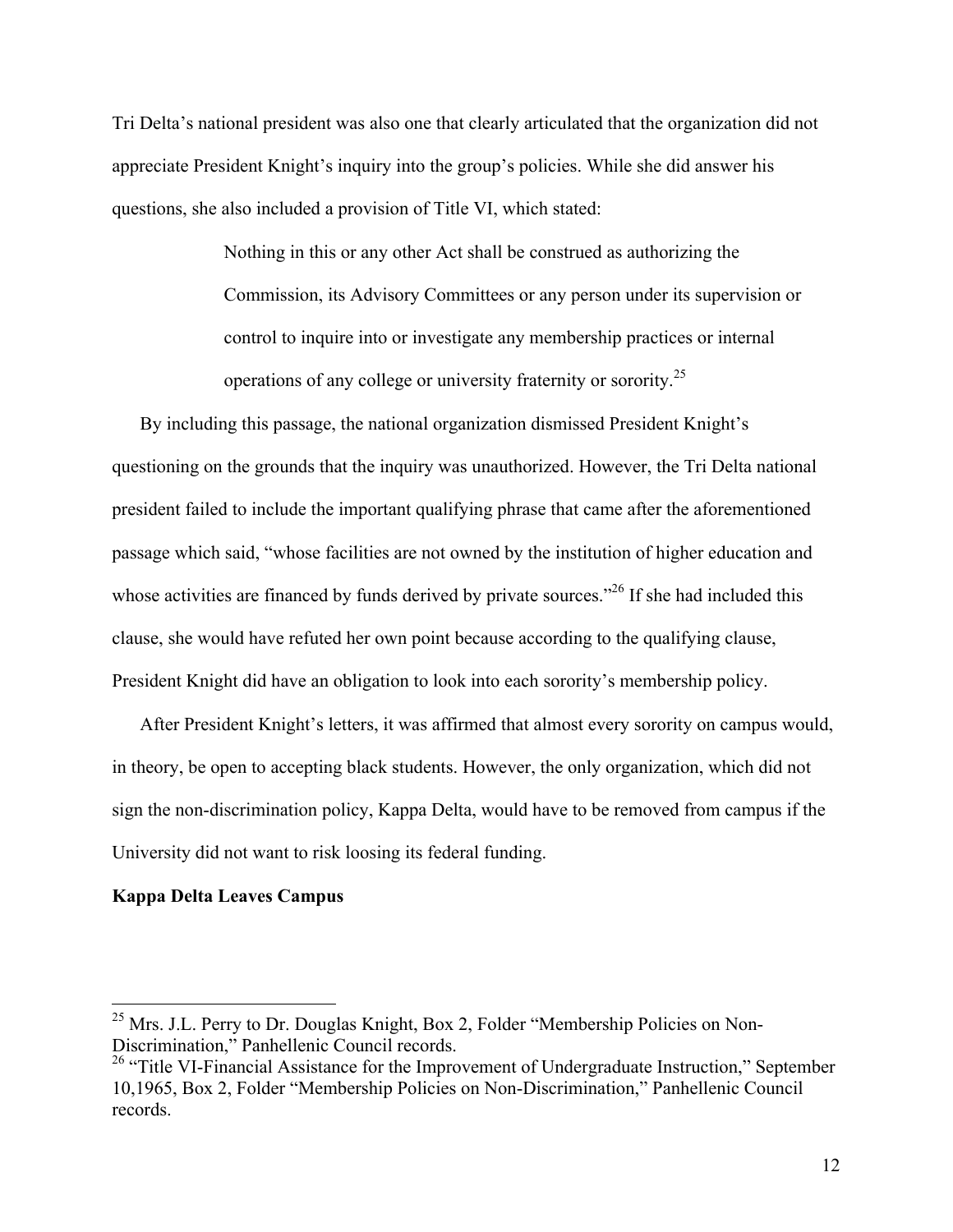As a result, on September 13, 1967 the Dean of the Woman's College, Margaret Ball, received a memo from Mary Grace Wilson, the Dean of Students at the Woman's College, regarding

> The Possible exclusion of one of sororities (Kappa Delta) from campus because national officers have refused to sign the University's statement regarding the clause restricting membership on the basis of race, color, or creed, or something to that effect. $27$

The memo reported that Lucy Brady, the President of the Kappa Delta chapter at Duke at the time, had just called to report to her that the national president of the organization refused to sign Duke's policy on non-discrimination.<sup>28</sup> Dean Wilson also informed Dean Ball that Brady was very upset and wanted to know what her organization's refusal to comply with University policy would mean for the upcoming rush season.<sup>29</sup> Subsequently, Brady was informed that Kappa Delta would no longer have the right to be a part of the Duke community. It was apparent at this time that the University administrators would no longer tolerate blatant discrimination in its social organizations.

On September 27, 1967 the Sigma Delta chapter of Kappa Delta at Duke University was declared dormant.<sup>30</sup> However, Lucy Brady remained determined to keep her sisterhood alive. She proceeded to reshape her sorority as a local chapter naming it Phi Lambda Kappa and signing the University's policy on non-discrimination. It was therefore evident that it was not Brady and the other members of the Kappa Delta chapter at Duke who were against accepting

<sup>&</sup>lt;sup>27</sup> Memorandum by Mary Grace Wilson to Margaret Ball, September  $13<sup>th</sup>$ , 1967, Box 27, Folder "Sororities-general", Trinity College of Arts and Sciences, Office of the Dean Records. <sup>28</sup> Ibid.

 $^{29}$  Ibid.

 $30$  Memorandum by Mary Grace Wilson to Margaret Ball, October 18, 1967, Box 27, Folder "Sororities-general", Trinity College of Arts and Sciences, Office of the Dean Records.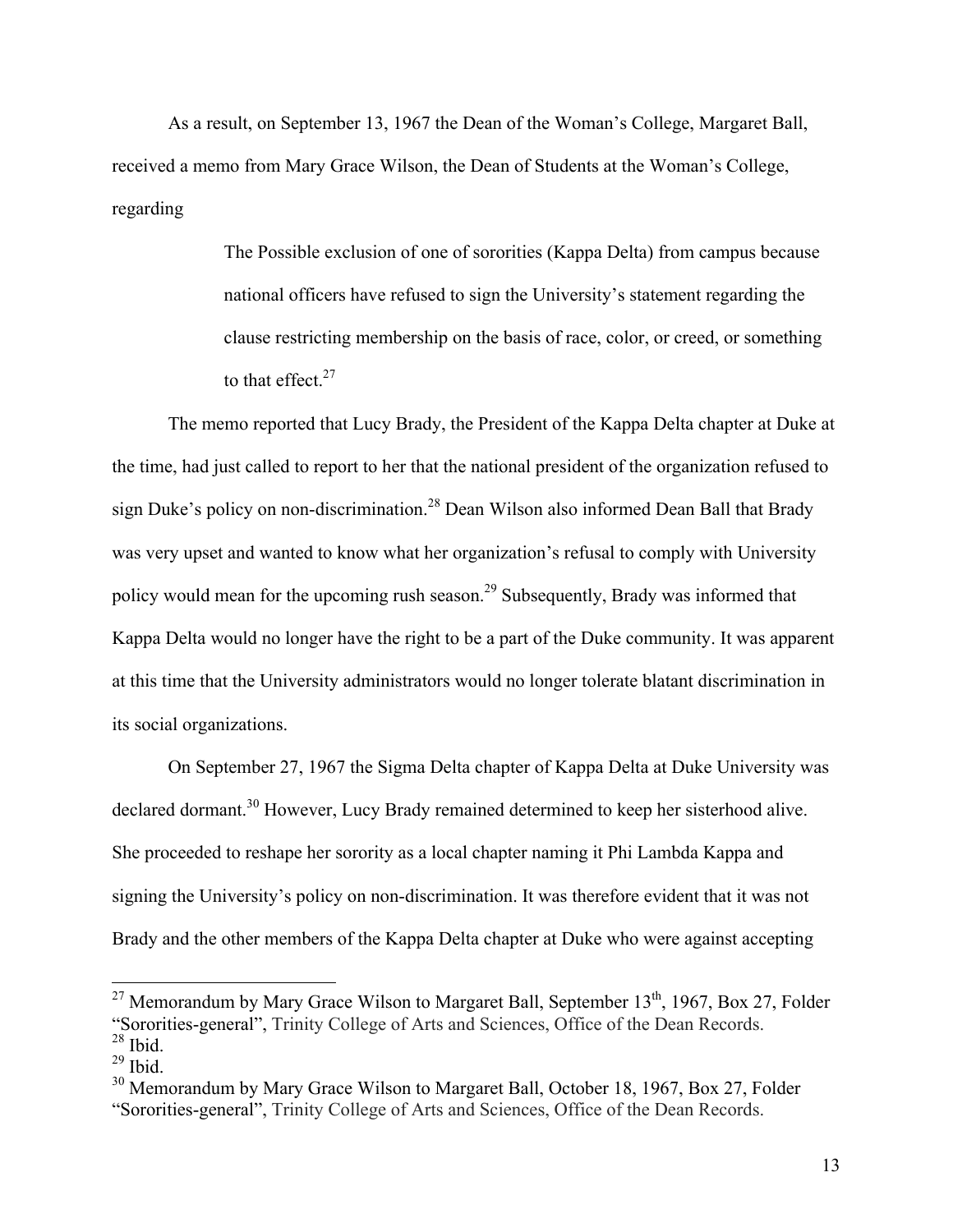black girls into their organization, but the national administration of the sorority. This became even clearer in a letter the national president of Kappa Delta sent to the alumni of Duke's chapter of Kappa Delta in which she stated:

> Due to the fact that the campus situation at Duke University could not be resolved, regardless of the continuous efforts since the mid-1950's, the National Council reluctantly announces the necessity of declaring Sigma Delta chapter dormant.31

The "campus situation" she refers to here is the fact that Duke administrators were requiring her sorority to be open to members of all races. The president of Kappa Delta continued to blame Duke's removal of Kappa Delta not on the organization's racist ideology, but instead on other issues on Duke's campus. She wrote:

> Many of you are familiar with the continual harassment against sororities and fraternities as expressed in the campus newspaper, *The Chronicle* and the campus attitude opposing National affiliation. It has become increasingly difficult for National Sororities to function on this campus particularly since they are granted neither status nor respect. We hope that future conditions will make it possible for the Chapter to become active again.<sup>32</sup>

Through this correspondence it is evident that the national leadership of Kappa Delta was angry at its exclusion from Duke's campus, but had no intention of changing its discriminatory policies. Quite the opposite, it appeared as though the national organization planned on waiting

 $31$  Mrs. J. H. Merrill to Alumnae of Sigma Delta Chapter, November, 1967, Box 27, Folder "Sororities-general," Trinity College of Arts and Sciences, Office of the Dean Records.  $32$  Mrs. J. H. Merrill to Alumnae of Sigma Delta Chapter, November, 1967, Box 27, Folder

<sup>&</sup>quot;Sororities-general," Trinity College of Arts and Sciences, Office of the Dean Records.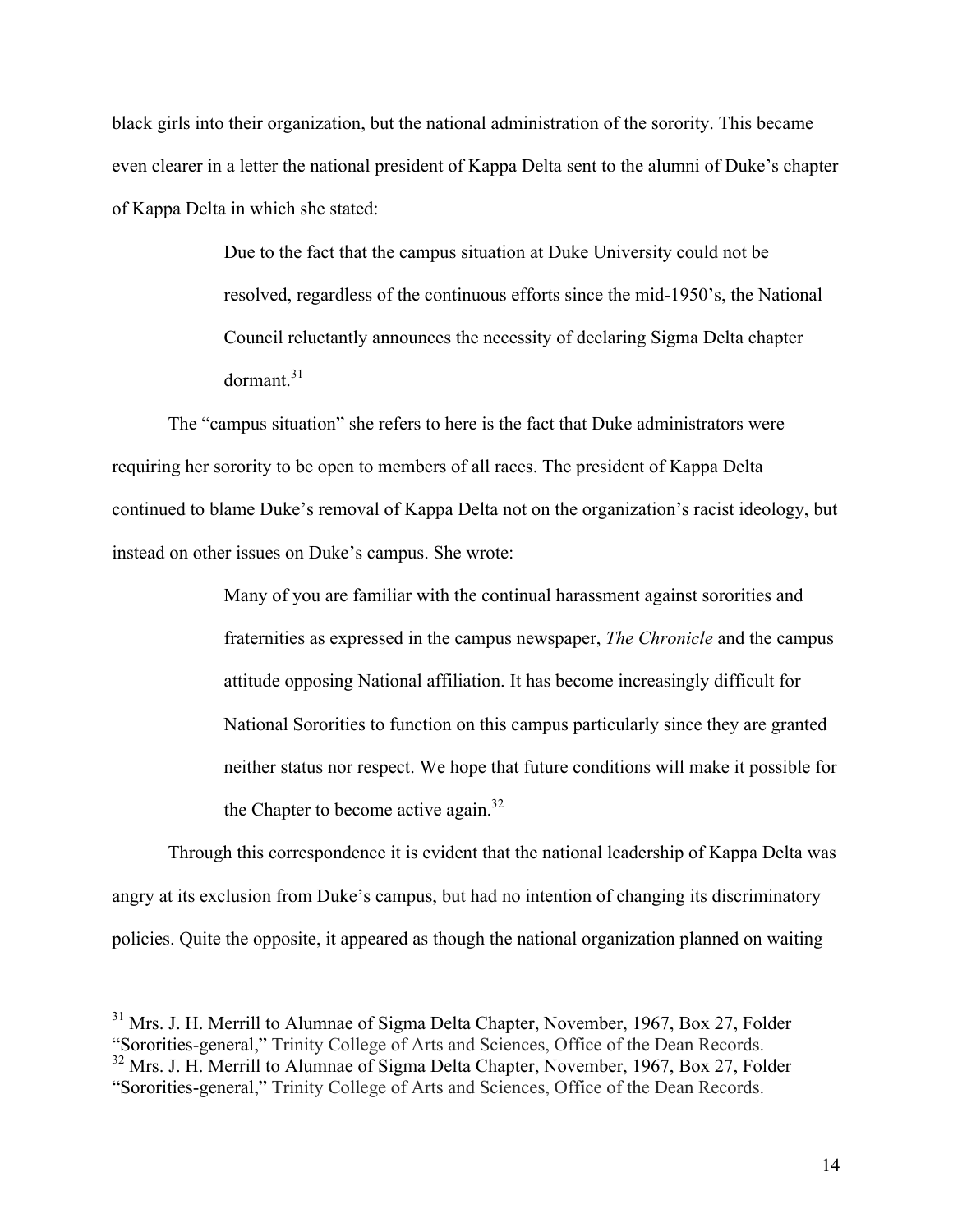for Duke to retract its non-discrimination requirement and begin condoning sororities with a racist ideology once again.

# **The Continued Exclusion of Black Women From White Sororities**

So in theory, any black undergraduate woman who desired to become a member of a sorority was free to do so after 1965. According to the written documents, the black women on Duke's campus had equal access to the sororities and could be provided with leadership and mentorship opportunities equivalent to those of their white peers. However, the nondiscriminatory membership policies of the sororities were little more than words on a page. In practice, despite the fact that all of the historically white sororities on Duke's campus had to agree to a policy of non-discrimination, the sororities remained entirely white.

One of the primary reasons for this continued exclusion of blacks from the white sororities was the difficultly inherent in a black woman's attempt to get a letter of recommendation from an alumni member of an all white group at a time when racism was still a real force. It was not until 1967 that the first black woman was admitted into a white sorority at Duke and she remained an anomaly; it was not as if after she was accepted many other black women began to join white sororities. The student was Donna Allen and she was accepted to Pi Beta Phi; her admission sent shock waves through the campus.<sup>33</sup>

Like all of the other sororities, Pi Beta Phi required a recommendation of the candidate from her respective hometown. The Pi Beta Phi students who wanted to pledge Allen made an effort to secure a letter of recommendation for Allen from her hometown of Elizabeth City.<sup>34</sup> Unfortunately, this elicited a negative response from Elizabeth City and a hometown

<sup>&</sup>lt;sup>33</sup> Memorandum by Mary Grace Wilson to Margaret Ball, October 18, 1967, Box 27, Folder "Sororities-general," Trinity College of Arts and Sciences, Office of the Dean Records. <sup>34</sup> Ibid.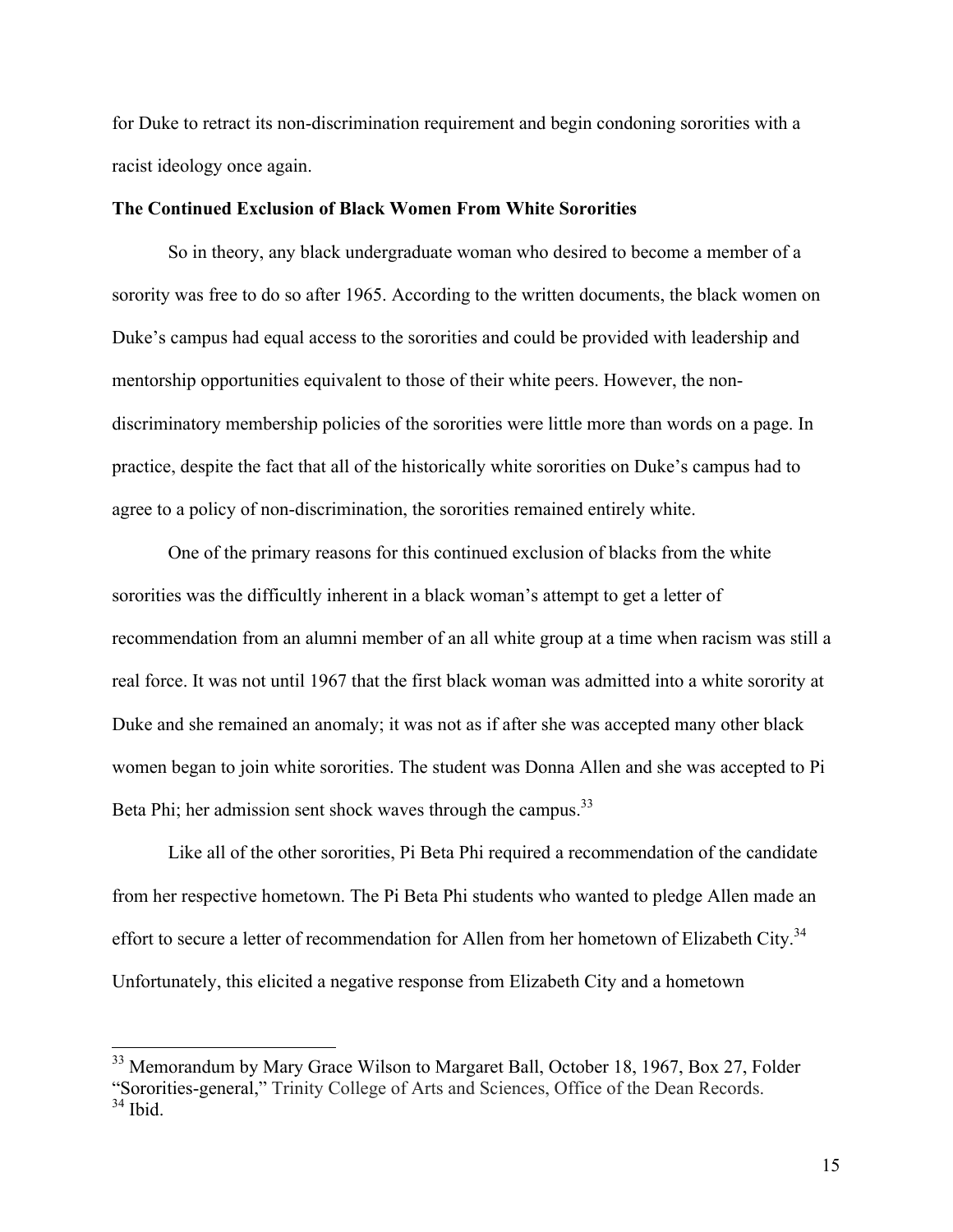recommendation could not be relied upon.<sup>35</sup> As a result, the Pi Beta Phi girls had to appeal to the president of the national organization to get approval to allow Allen to join. A member of Pi Beta Phi at the time anticipated trouble with their alumni regarding Allen's admittance.<sup>36</sup> She also stated:

> There were several Negros in this year's freshmen class who were good 'sorority material' but no other chapter on the campus could get the necessary (required) clearance as to recommendation.37

This statement reflects the racism that was still inherent in the ideologies of the predominately white Greek sororities on Duke's campus. Dean Wilson expressed her surprise to Dean Ball in a memo in which she wrote:

> I don't know what kind of publicity we are going to get on this score! There will be an extreme reaction on the part of some of our alumnae and parents, I am sure  $38$

As a result of this continued discrimination, it is easy to see why black women claimed to be troubled by the lack of leadership and mentorship opportunities for them on campus and why they felt so isolated. Despite official documentation asserting otherwise, Duke remained a place mired in racist thought and practice. Although the loud and overt racial hostility of the 1960s waned, it was replaced by a strained and separate peace far distant from an atmosphere of racial harmony.<sup>39</sup> As Maureen Cullins, an African-American student at Duke in the mid 1970s,

 $35$  Ibid.

 $36$  Ibid

 $37$  Ibid

<sup>&</sup>lt;sup>38</sup> Memorandum by Mary Grace Wilson to Margaret Ball, October 18, 1967, Box 27, Folder "Sororities-general", Trinity College of Arts and Sciences, Office of the Dean Records. <sup>39</sup> Warren Brown, "Like East and West," *The Chronicle,* April 12th, 1978, Box 1, Folder

<sup>&</sup>quot;Clippings (chronological)," Black history at Duke reference collection.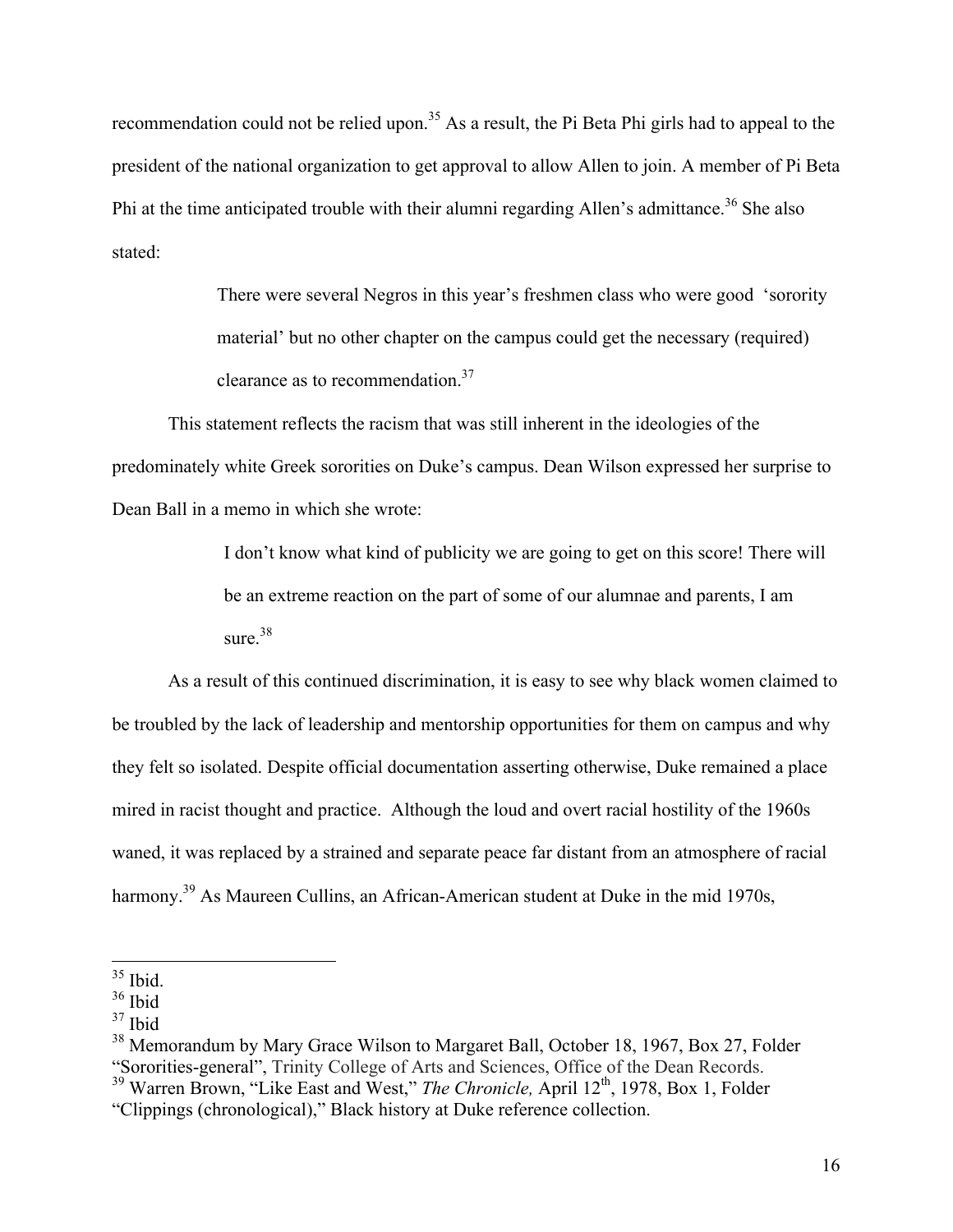illustrated, "There wasn't much of a relationship [between blacks and whites]. In my case, I was usually one of two or three in a large lecture hall class. I was never included in any study group."<sup>40</sup> The culture shock that many black women experienced when they came to Duke created a fertile ground for the development of an all black, social organization.

# **Formation of Alpha Kappa Alpha**

Black women realized that the administration was not providing opportunities for them so they needed to find a way to combat "the overwhelming sense of isolation, fear, and inadequacy at a predominately white institution." 41 In the years that followed the admittance of Donna Allen into Pi Beta Phi, very little was done by the administration or members of the historically white sororities to integrate black students into their organizations. Many black women felt as though they didn't have an identity at Duke and struggled to thrive at a predominately white institution. In 1974, African Americans had been enrolled at Duke for eleven years, but no organization existed on campus that catered to the needs of African American women.<sup>42</sup> Maureen Cullins saw the need for a leadership program for black women on Duke's campus. She observed:

> There weren't a whole lot of opportunities for leadership nor was there a whole lot of organizations that were easy to get in if you were an African American student. It would probably be a mistake to say that there was overt discrimination in working on the yearbook, or on *The Chronicle* board, or things like that, but it wasn't easy. All [those positions] were kind of sewn up and had legacy appointments. For instance, I was on the yearbook staff in high school, but when I

<sup>&</sup>lt;sup>40</sup> Maureen Cullins, interview by author, Durham, NC, April 3<sup>rd</sup>, 2014.<br><sup>41</sup> Warren Brown, "Like East and West," *The Chronicle*, April 12<sup>th</sup>, 1978, Box 1, Folder "Clippings (chronological)," Black history at Duke refer

<sup>&</sup>lt;sup>42</sup> "The Iota Mu Chapter of Alpha Kappa Alpha Sorority, Incorporated." Alpha Kappa Alpha Sorority, Inc. .http://www.akaiotamu.com/(accessed April 2, 2014).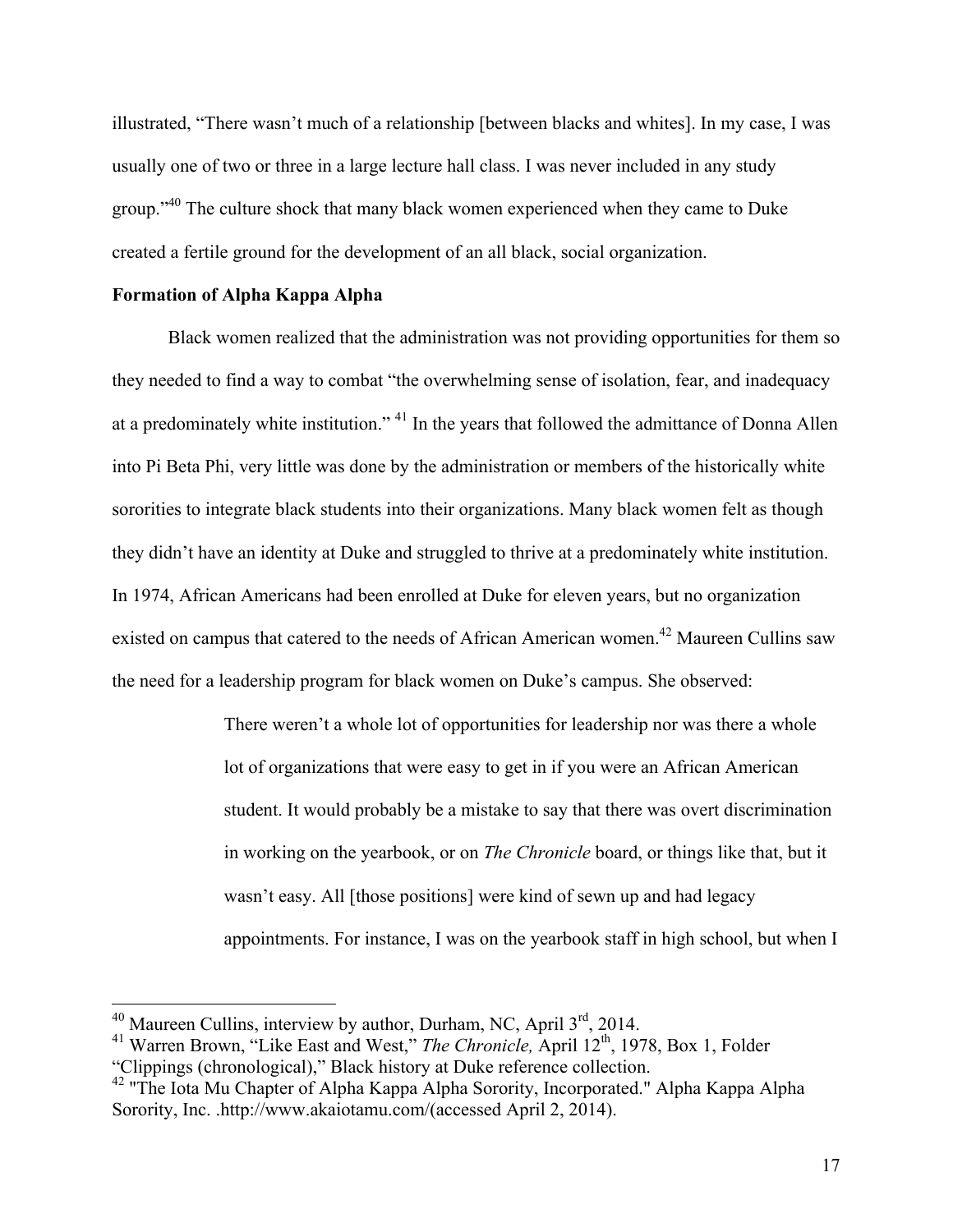went to see if I could be on the yearbook staff here, I was barely even spoken to in the meetings. $43$ 

She chatted with her roommate, Gloria Green, about the lack of opportunities for black women on Duke's campus. After their conversations, it became evident that Cullins and Green were both great admirers of the Alpha Kappa Alpha (AKA) women they knew, both personally and in larger society. Hence, the two of them took a strong interest in making arrangements to bring a chapter of AKA to Duke's campus.<sup>44</sup> Cullins explained:

> We decided we would see what it would take to charter a chapter of AKA here at Duke. We got in touch with the regional director who told us we would need to work with the graduate chapter in Durham. We contacted the chapter and worked with a wonderful woman named Adelle Butts who became our advisor. And so the process began. There were national guidelines. An AKA chapter had just formed at UNC maybe two years before. So we started with Ms. Butts and she initiated the paperwork and formed us into a group.<sup>45</sup>

The name of the group was Those Interested in Alpha Kappa Alpha (TIAKA).<sup>46</sup> To prove their intentions of being true AKA women, the members of the group planned programs and service projects aligned with AKA's announced mission. In addition, the national office of AKA required other credentials to be met before they would allow a chapter to be established on Duke's campus. Among other required criteria, each member of the group needed to explain her interests and reasons for desiring a chapter, as well as to describe the group's activities in

 $43$  Maureen Cullins, interview by author, Durham, NC, April  $3<sup>rd</sup>$ , 2014.

<sup>44</sup> Ibid.

 $45$  Maureen Cullins, interview by author, Durham, NC, April  $3<sup>rd</sup>$ , 2014.

 $46$  Ibid.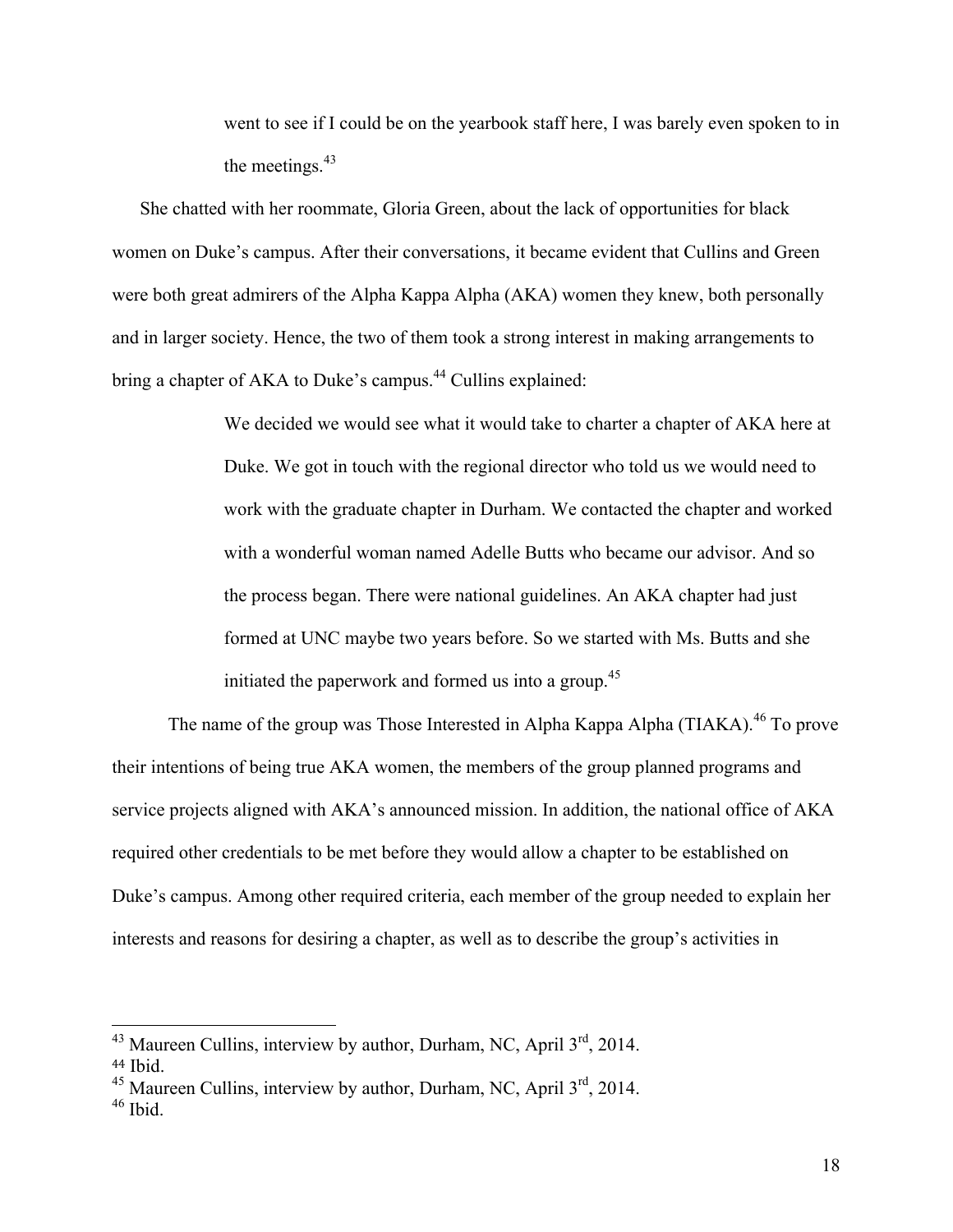preparation for a chapter, and to state the possibilities of future growth of the proposed chapter.<sup>47</sup> Cullins recalled the process of becoming a chartered group:

> They [the graduate chapter] formed us into what they called an interest group, Those Interested in Alpha Kappa Alpha. Tee-aah-ka! And so that went on and we did what the graduate chapter told us to do. We bought the books, we paid the dues, we learned the history, we met and studied together, we hid from the women in the UNC chapter who came over to harass us…It was a lot. There was a lot to  $d\Omega$ <sup>48</sup>

Clearly, becoming a chartered organization was by no means a simple process. The fact that Cullins and the other interested members were willing to exert so much effort to bring AKA to campus shows just how strongly the black women on Duke's campus desired to have an organization of their own, which would enhance their college experience and provide opportunities for them in a way that the University was failing to do. And while the graduate chapter was receptive to the Duke women creating an AKA chapter on campus, the Duke administration proved more hesitant.

The dialogue between the students interested in AKA and the Duke administration first began on April  $6<sup>th</sup>$ , 1974 when Cullins and ten other black students interested in AKA signed a letter to Anne Flowers, Acting Dean of Trinity College of Arts and Sciences. In the letter, they clearly outlined their desire to form a new group and provided justification for the reasons behind their desires. An organization to meet the needs of black women on campus was needed, the letter read:

<sup>&</sup>lt;sup>47</sup> "Alpha Kappa Alpha Sorority Credential Checklist For New Chapter," July 1971, Box 27, Folder "Sororities-general", Trinity College of Arts and Sciences, Office of the Dean Records.  $48$  Maureen Cullins, interview by author, Durham, NC, April  $3<sup>rd</sup>$ , 2014.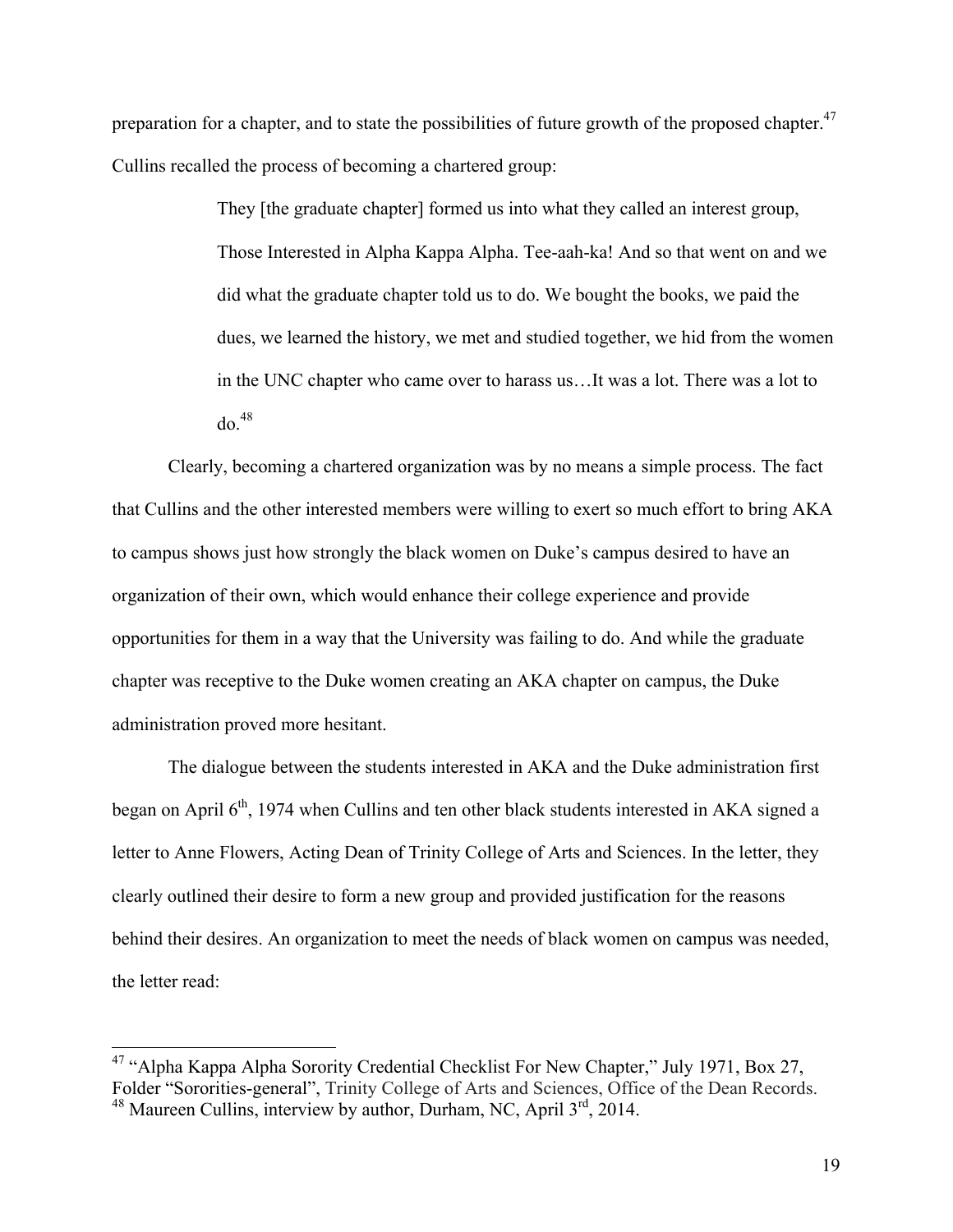In an effort to provide a greater choice of fraternal organizations to the black women on this campus we request university sanction for the formation of a chapter of Alpha Kappa Alpha sorority on the campus of Duke University. We feel that a chapter of Alpha Kappa Alpha would benefit the Duke community in that it would meet the needs of the black women on campus. Alpha Kappa Alpha would provide opportunities for interaction with the Durham community as well as with other campus organizations. For these reasons, we the undersigned, ask that you approve the organization of a chapter of Alpha Kappa Alpha sorority on this campus.49

Just days later on April  $11<sup>th</sup>$ , 1974, Dean Flowers received correspondence relating to the founding of AKA at Duke from Lillian Lee, the Assistant Dean of students, who mentioned that she had talked with a number of the students interested in organizing the chapter and to a member of the Durham chapter of AKA who was helping the students to establish a collegiate chapter, Ms. Adelle Butts.<sup>50</sup> Dean Lee was supportive of the women's intentions:

> Provided we and they can meet all requirements and satisfy the regulations of the Duke Panhellenic Council I wish to recommend the addition of this group to our campus. I shall welcome your suggestions as to any further steps we should take or any additional persons we should consult. $51$

Dean Lee received a response from Dean Flowers on April 22, 1974, which acknowledged that she too was supportive of the black women's request:

<sup>50</sup> Lillian Lee to Ann Flowers, April 11<sup>th</sup>, 1974, Box 27, Folder "Sororities-general", Trinity College of Arts and Sciences, Office of the Dean Records.  $51$  Ibid.

<sup>&</sup>lt;sup>49</sup>Maureen Cullins, Stephanie Ramsey, et all to Ann Flowers, April  $6<sup>th</sup>$ , 1974, Box 27, Folder "Sororities-general", Trinity College of Arts and Sciences, Office of the Dean Records.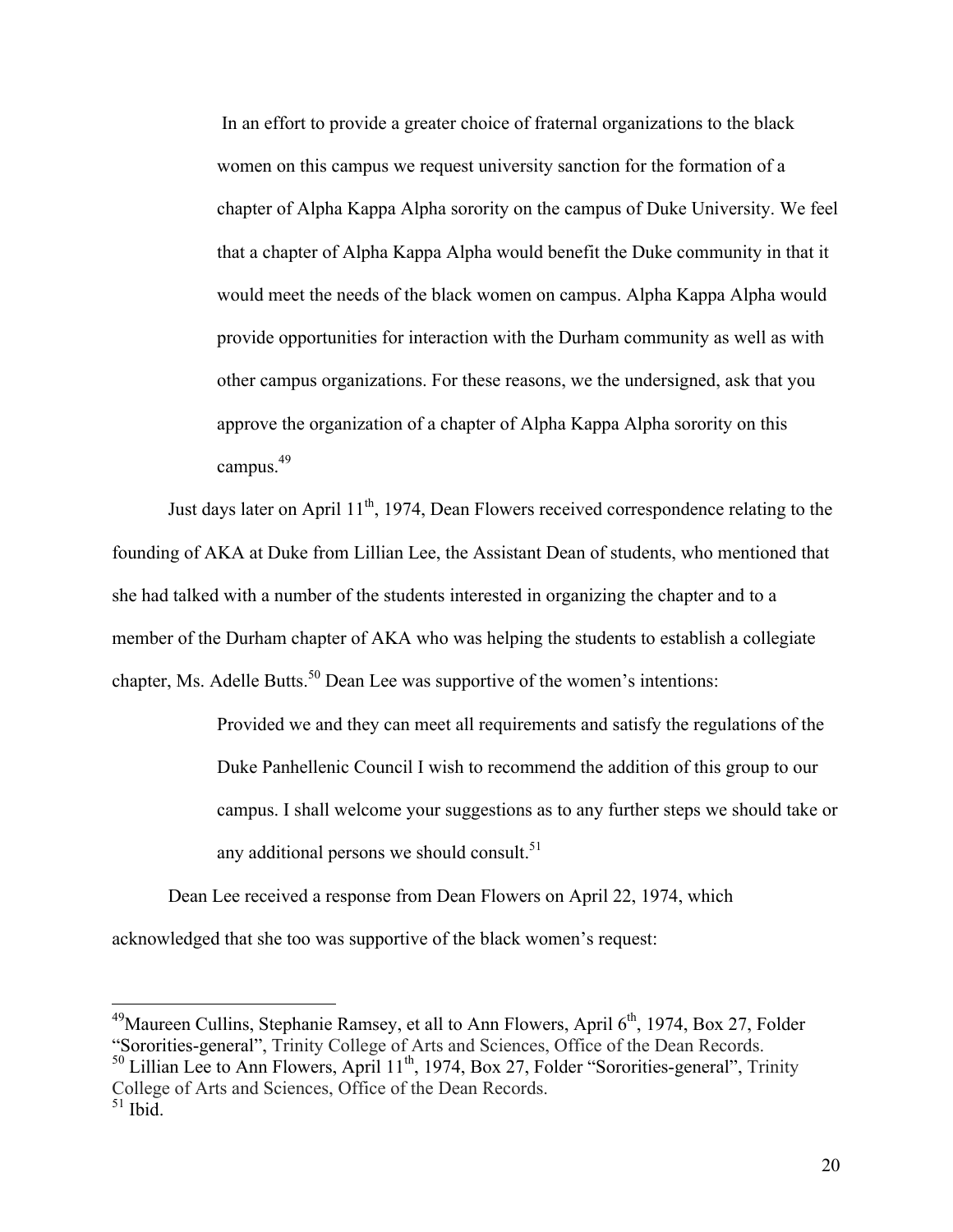I have received the request concerning the establishment of the chapter of AKA on our campus. Certainly I am supportive of such a move and would suggest you contact Dean William Griffith to find the proper procedure to move ahead.<sup>52</sup> Subsequently discussions ensued between Dean Lee and Bill Griffith, the Dean of

Student Affairs. On April  $30<sup>th</sup> 1974$ , he wrote:

I agree with you that a black oriented sorority would probably not impinge in any real manner on the total potential of students available for the sorority system, particularly in light of the fact that two sororities are in difficult straits from a membership standpoint. Given this, I would imagine that we would move along in facilitating this request if it seems to be a valid one.<sup>53</sup>

However, while Griffith was supportive, his preference was to have the black women better integrate with the already existing white sororities. Cullins explained:

> So I went to see Bill Griffith [the Dean of Student Affairs] to talk about AKA and he said, 'Well you know there are other sororities on campus why don't you choose one of those?' And it was an interesting back and forth. Bill is a great man and he thought very broadly and I think from his initial perspective he would have preferred that we integrate the existing sororities on campus but they were very differently structured. I recall writing quite a bit for Bill about why we wanted to have this organization and they finally gave us permission to do so. And from then on out, it took us two years; it was a series of activities and paperwork.<sup>54</sup>

 $52$  Anne Flowers to Lillian Lee, April 22<sup>nd</sup>, 1974, Box 27, Folder "Sororities-general", Trinity College of Arts and Sciences, Office of the Dean Records.

 $53$  William Griffith to Lillian Lee, April  $30<sup>th</sup>$ , 1974, Box 27, Folder "Sororities-general", Trinity College of Arts and Sciences. Office of the Dean Records.

 $<sup>54</sup>$  Maureen Cullins, interview by author, Durham, NC, April  $3<sup>rd</sup>$ , 2014.</sup>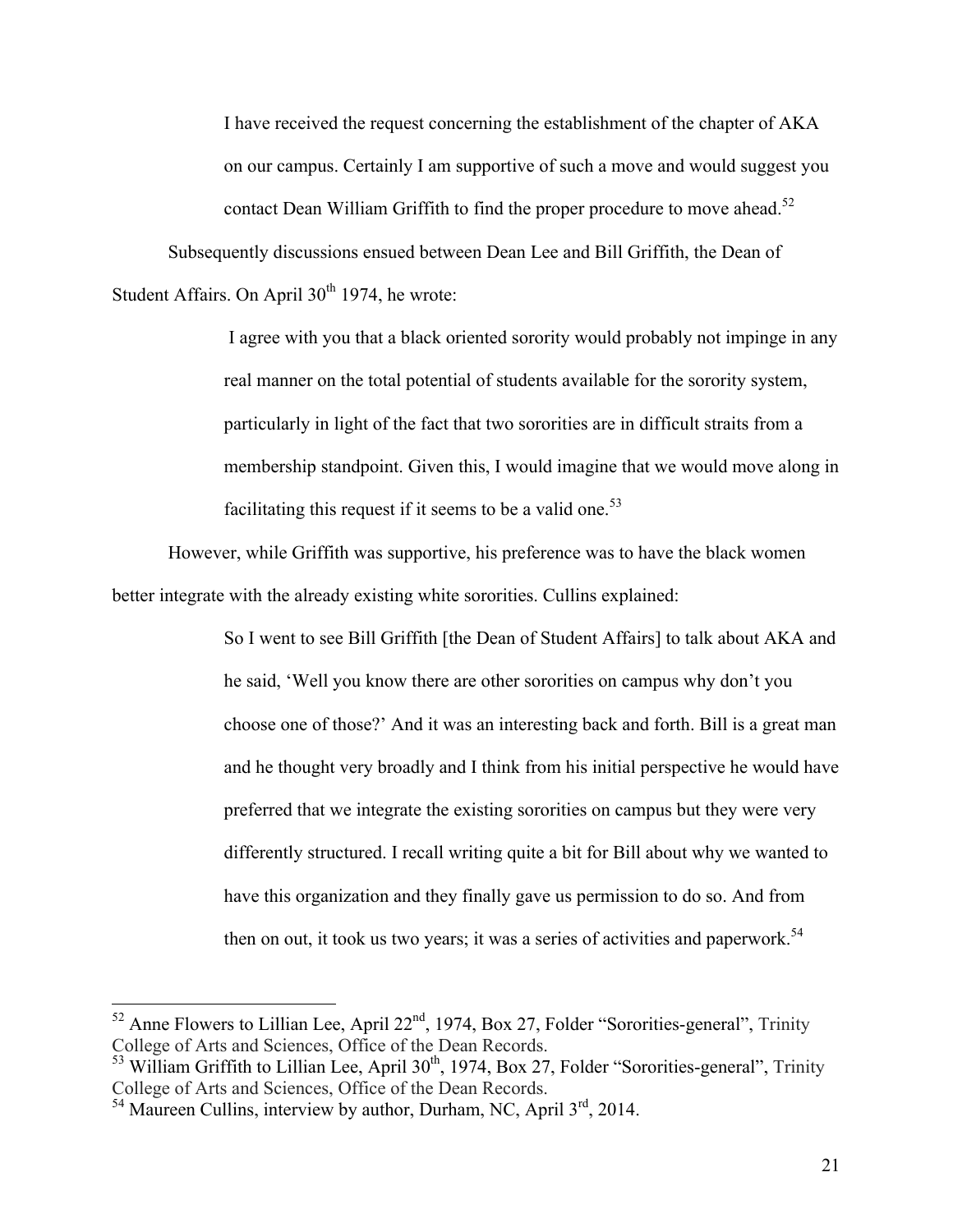After all the necessary paperwork was completed, the Iota Mu Chapter of Alpha Kappa Alpha was chartered on Duke's campus on April 21, 1975 with twelve members.<sup>55</sup> The names of these women were Maureen Cullins, Stephanie Ballentine, Angela Bowser, Donna Chatman, Germaine Fauntleroy, Gloria Green, Elaine Hawkins, Yollette Jones, Loretta King, Angelene Reid, Vanessa Roberts, and Wanda Settles.<sup>56</sup>

#### **Formation of Delta Sigma Theta**

Delta Sigma Theta (DST) developed at the same time as AKA and for very similar reasons. In the spring of 1974, eight other members of Duke's black female community felt the need for a support group for African American women on campus. The students investigated the possibility of bringing a chapter of DST to Duke. They were familiar with the goals of DST and identified with them. Elaine Ferguson acted as the advisor for the group of women. Elaine was a student at Duke Medical School at the time who had graduated from Brown University and was a member of the charter group of DST at Brown. From her personal experiences, Ferguson was able to shed insights into how the women should go about brining a chapter of her sorority to Duke. $57$ 

At the beginning of 1975, the eight interested women and Ferguson contacted the regional director of DST, Louise Riddick. Riddick gave them permission to organize as a group. Gail Morgan, one of the active students, became the group's president and led the group in learning about Delta history. In addition to the support that Ferguson gave, the Kappa Omicron

 $55$  Ibid.

<sup>56</sup> "The Iota Mu Chapter of Alpha Kappa Alpha Sorority, Incorporated." Alpha Kappa Alpha Sorority, Inc. .http://www.akaiotamu.com/(accessed April 2, 2014).

<sup>57</sup> Lavern Jones, "Delta Sigma Theta at Duke: April 1975-April 1985," Box 3, Folder "Delta Sigma Theta", Office of Minority Affairs Records.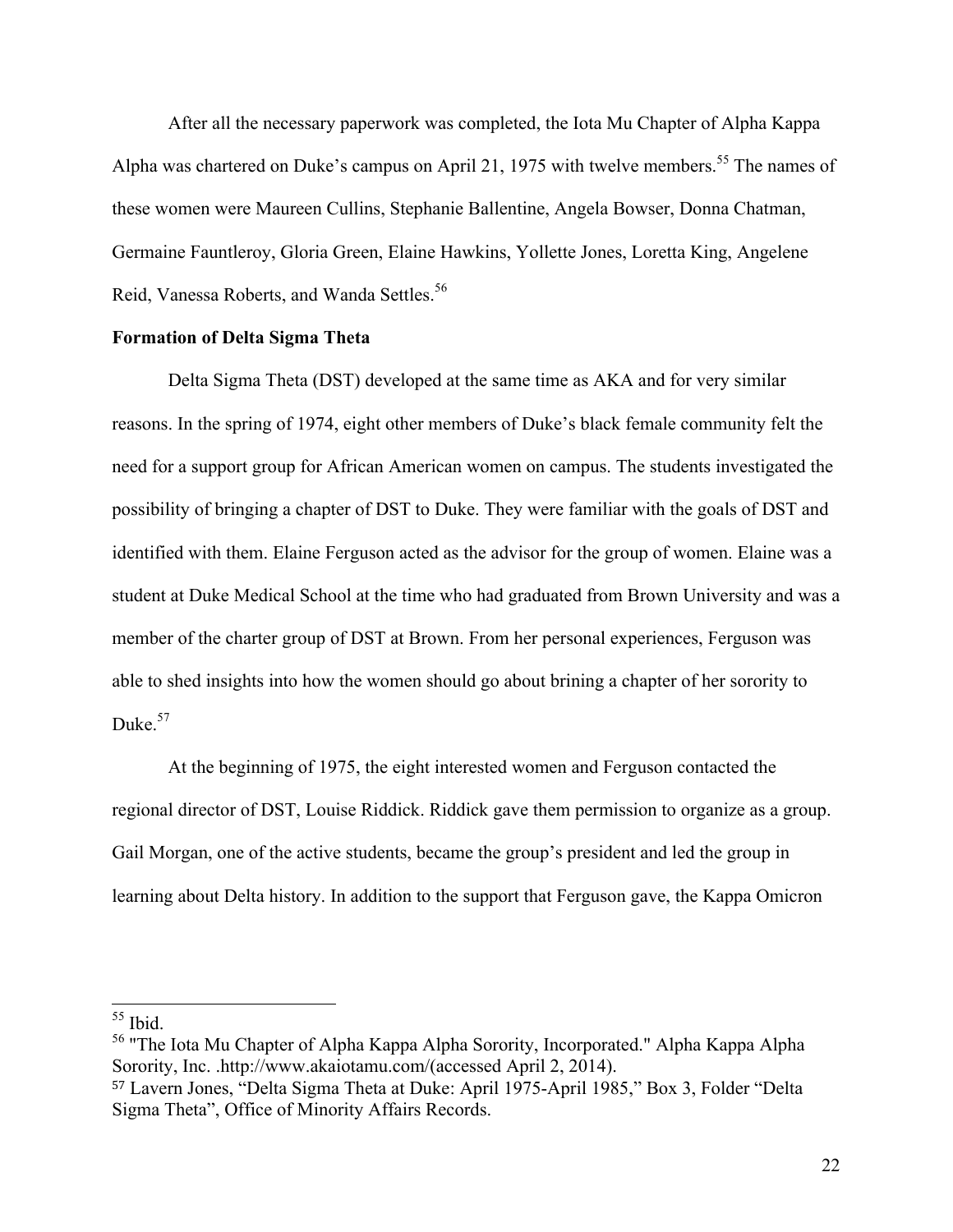chapter at the University of Chapel Hill and the Alpha Lambda Chapter at North Carolina Central University supported the women at Duke.

On April  $5<sup>th</sup>$ , 1975 Louise Riddick initiated the eight charter members into the Lambda Omega chapter of DST. The names of the eight original members were Rochelle Dennis, Patricia Evans, Helena Gourdine, Linda Hooker, Deborah Kennedy, Gail Morgan, Vanessa Rogers, and Marilyn Wise. 58

# **The University Administration's Reaction to Black Greek Organizations**

Although it is not clear from the correspondence, Duke's administration was certainly hesitant about the formation of black sororities on campus and the students attempting to form the black Greek letter organizations sensed this apprehension. Mark Morgan, one of the founding members of Omega Psi Phi, explained the reaction of the administration:

> They were welcoming but I discerned that they were also cautious. In terms of what was going on at this time, this was new on the campus and new on many of the white campuses and because of what was going on in the country at the time, they were cautious. Just a few years [earlier] were the assassinations of King and Kennedy and there were also the aspects of the emergence of the Black Panther Party. There was a lot of talk as well about going back to Africa in terms of [the United States] being a difficult society for blacks. You had a lot of separatist movements. Angela Davis was very strong and very symbolic at the time. There were all of these influences and as a result with the black fraternities and sororities coming there was an aspect of the administration that said on one hand, 'Okay you want this concession from the administration and we will present and

 <sup>58</sup> Ibid.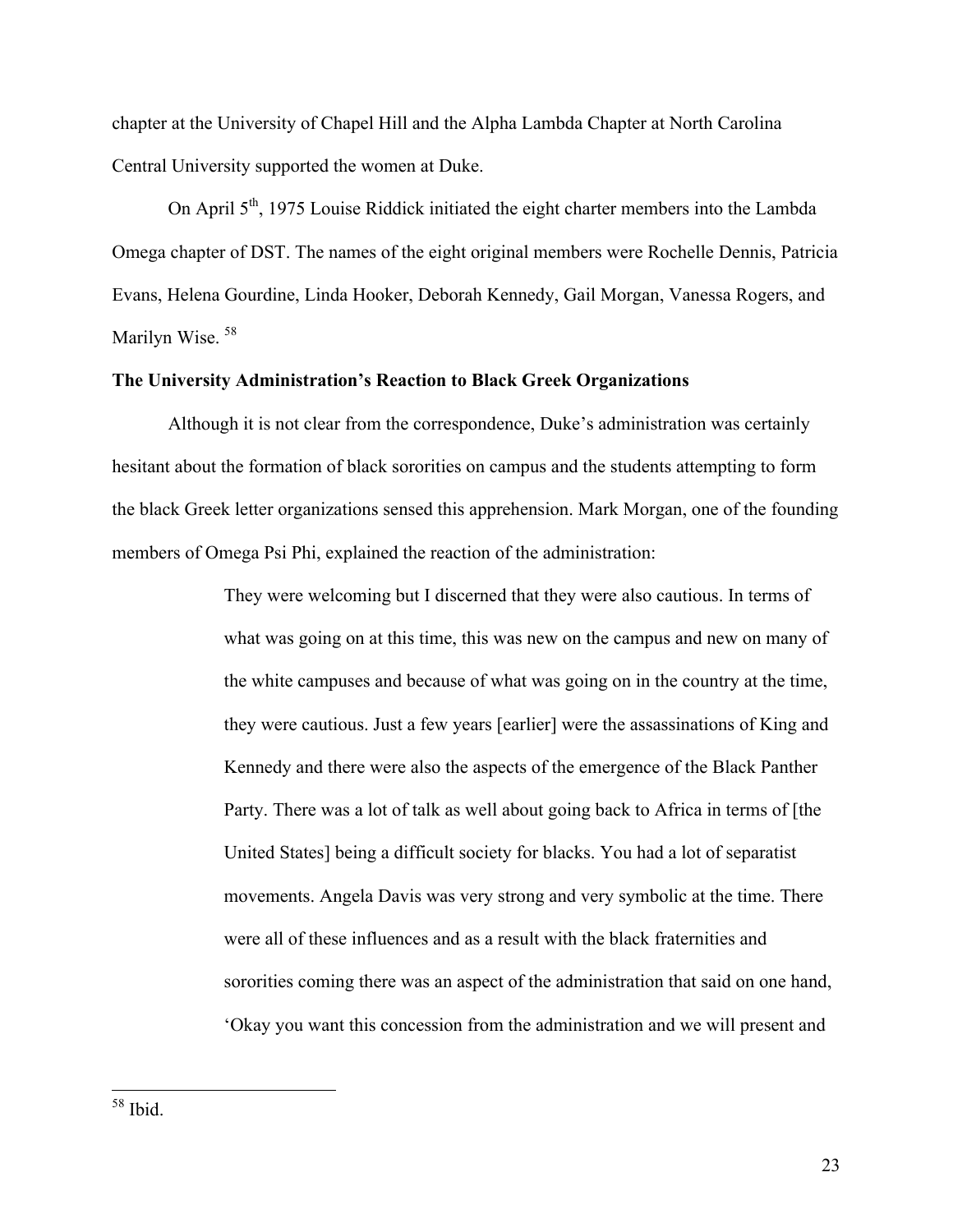allow you to have it' and on the other hand, 'Why are the blacks separating from the rest of the white Greek life? Isn't Greek life life sufficient with all the choices they have right now? Why does it need to be an all black organization?' There was some concern that we may be some revolutionary offshoot of some black separatist group or some insurgent group that was going to be the college version of some insurgent group… I think there may have been some concern that there was going to be some movement on college campuses by empowering or planting black students that may have some insurgent feelings on the campus. So I think there was caution, but also support."<sup>59</sup>

As Morgan speculated, given the historical context of the time, the administration was certainly more concerned with the advent of black Greek letter organizations than they were with black students joining predominately white sororities and fraternities. Sue Wasiolek, a longtime member of Duke's administration, confirmed Morgan's belief that the administration was worried at the time. She explained:

> I think the response from the administration towards black sororities was kind of twofold. Most administrators, if they were being honest with you, would tell you they wouldn't want greek organizations of *any* kind if they were going to bulldoze the campus and start over. Most of us here didn't view the black sororities as significantly different from other greek organizations. That being said, there was a mystery about them. Bill Griffith was a member of a fraternity, he was a Beta at Duke, so he knew what white fraternity life was like. But at the time we didn't have anybody on the team that knew about black Greek life until Maureen Cullins

 

<sup>59</sup> Mark Morgan, interview by author, Durham, NC, April 8<sup>th</sup>, 2014.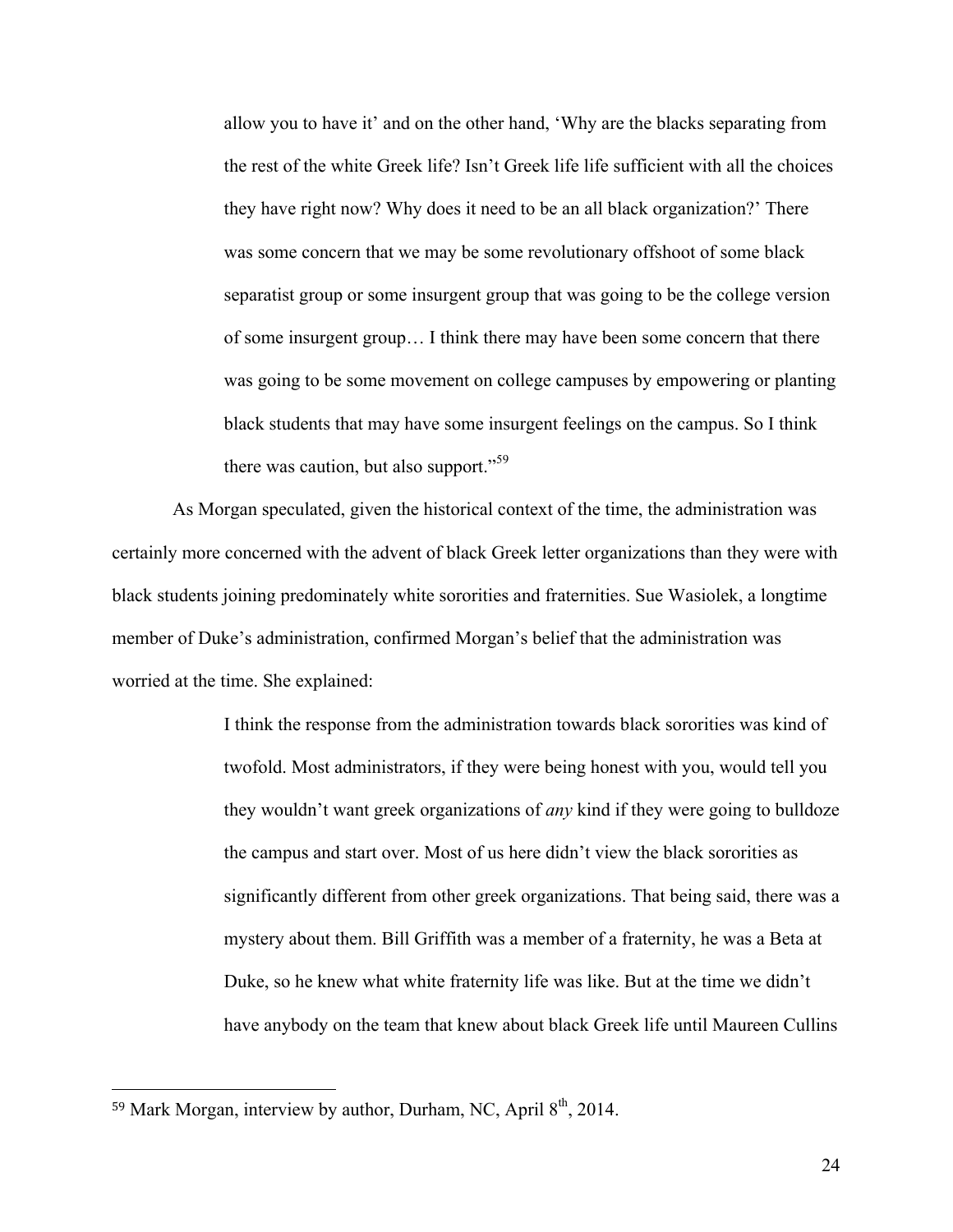came [and joined the administrative team]. She wasn't open about what was going on, but she did shed some light on some things, we learned a little bit more…We felt from personal experience we had a better understanding of what was going on in the white sororities. $60$ 

Wasiolek acknowledged that the administration was especially concerned about black greek life because it was unchartered territory. Wasiolek explained some of the apprehension:

> It was during this period of time that Duke was emerging out of the Civil Rights Movement. We had just changed presidents from Douglas Knight to Terry Sanford and Sanford made it *very* clear that there would be no discrimination...So there was this real strong commitment to non-discrimination and yet there were *so* many questions about these black greek organizations. Were they safe? Were they harming people? So you know we were fearful. $61$

Because of this fear, the administration made many attempts to try and learn more about these organizations. To better understand the black sororities, members of the administration frequently met with black students in the groups and tried to communicate with the national office of the organizations. Wasiolek explained the challenge of trying to understand the groups:

> We tried to meet with students; I felt that I had very good relationships with members…I really talked to them and really adored them and they were good students and good people but I never got in, I never got on the inside…I usually had a little bit more of an in [with the white groups]. $^{62}$

 $62$  Ibid.

 $^{60}$  Sue Wasiolek, interview by author, Durham, NC, April  $2<sup>nd</sup>$ , 2014. <sup>61</sup> Ibid.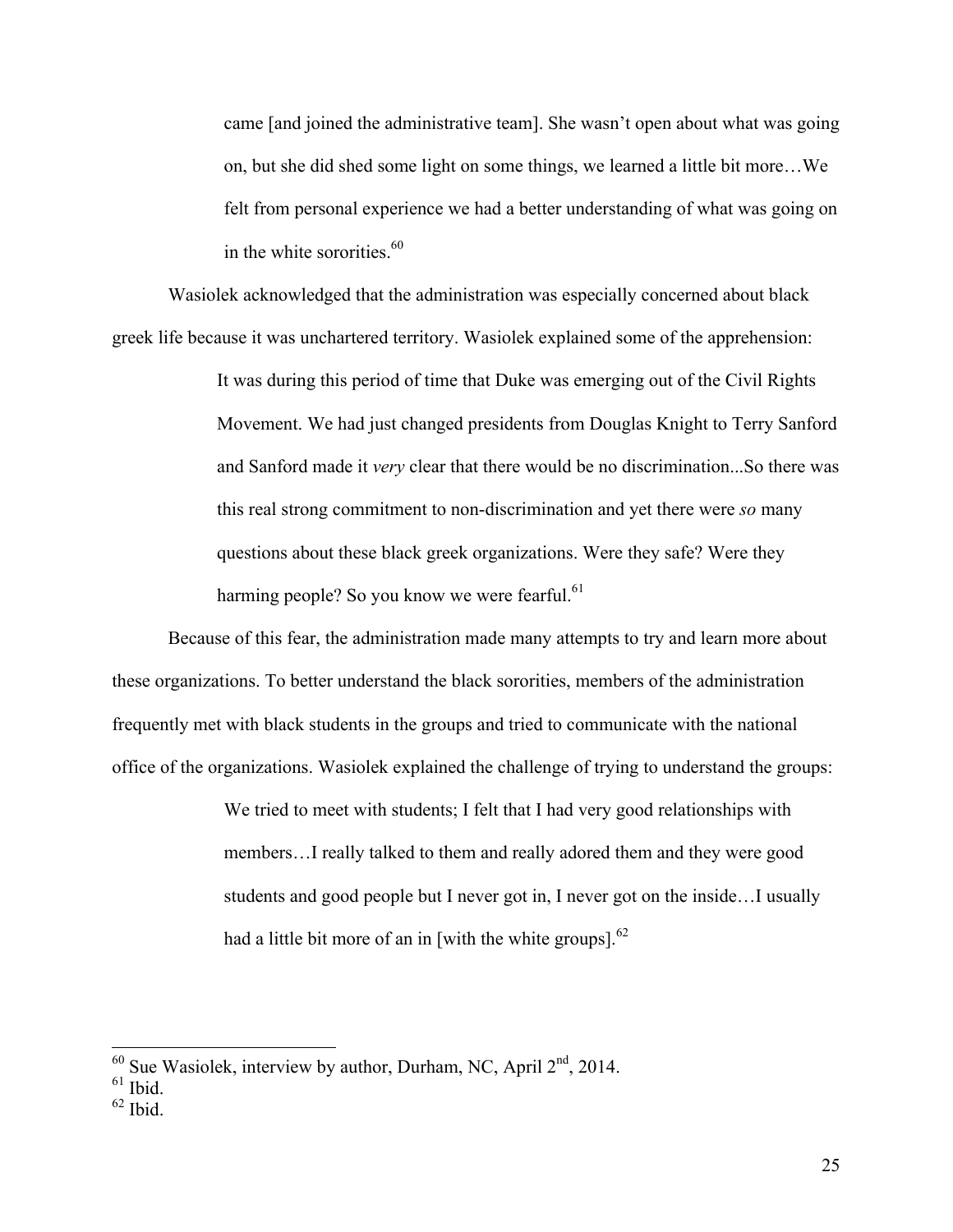Because of this lack of insight into the inner workings of the black sororities on Duke's campus, Duke's leadership remained skeptical. "With a lack of information and ignorance," Wasiolek said, "You sometimes get afraid."<sup>63</sup> Still, the administration remained supportive of the black sororities and helped them to develop in their emerging years. Yet, the Duke administration failed to address the continued segregation of black and white sororities.

#### **Wider Campus Reaction to the Formation of Black Greek Organizations**

The advent of black sororities on Duke's campus certainly made a meaningful impact on the lives of those in the organizations. However, it seems the larger campus body was hardly aware of these organizations' existence. Sue Wasiolek, a white student at the time the black sororities were founded, declared:

> As a [past] student I have no recollection whatsoever of the historically black sororities coming to campus. I do remember Omega Psi Phi, but I have no recollection of Delta Sigma Theta. I just remember them appearing. There was no big campus response or blitz. 64

Cullins remembers things similarly, but with a slight difference:

In terms of…the larger campus of white students, I don't know if they were aware of us quite honestly. It wasn't a big deal. *I don't think they cared*. I can't even remember any *Chronicle* coverage quite honestly. I just don't recall that there was anything that impactful.65

The reason for this lack of response can be attributed to the small and insular nature of the black community at the time. Totaling only a few hundred in a population of thousands, the

 $63$  Sue Wasiolek, interview by author, Durham, NC, April  $2<sup>nd</sup>$ , 2014.

 $65$  Maureen Cullins, interview by author, Durham, NC, April  $3<sup>rd</sup>$ , 2014.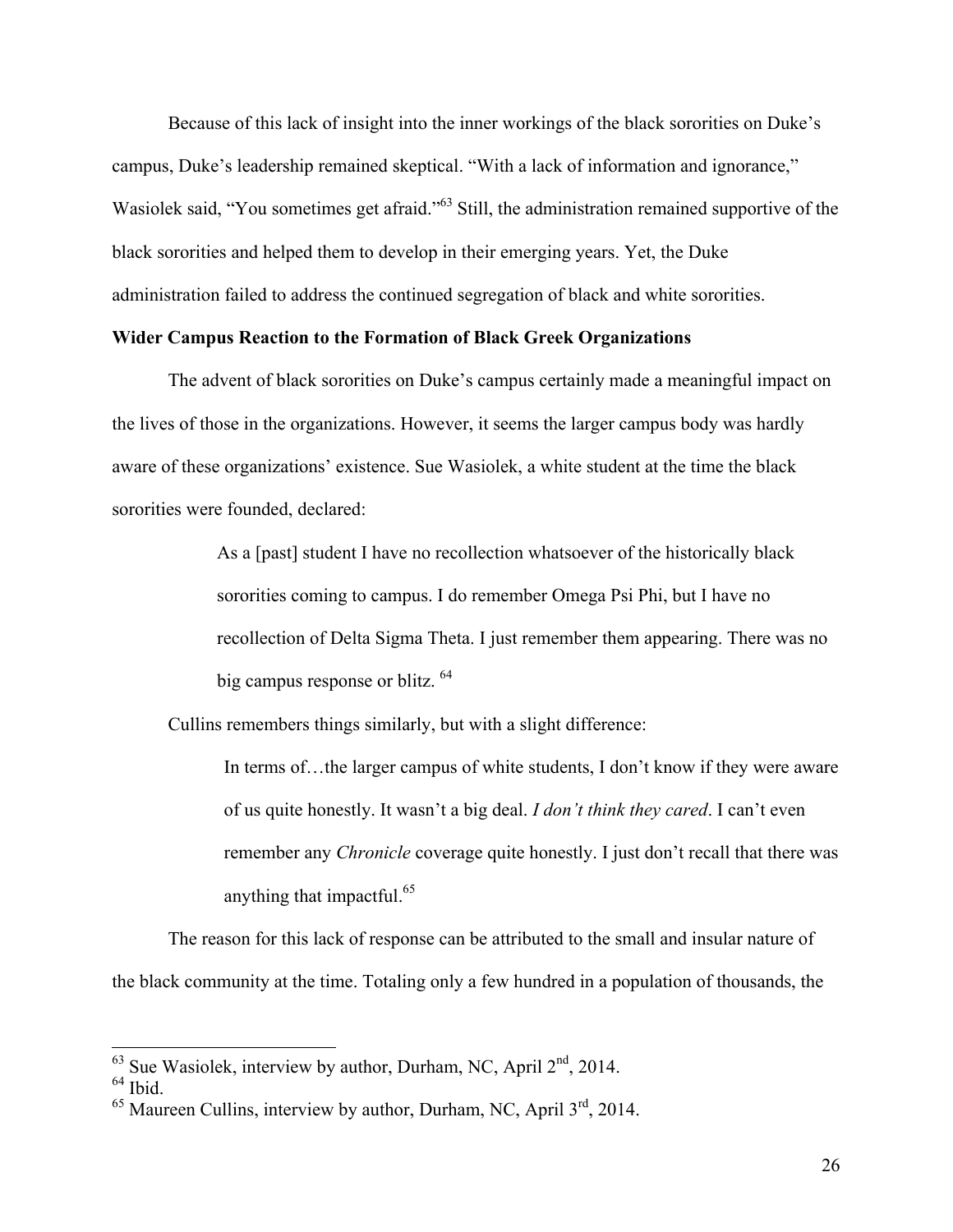presence of black students and their activities on campus was far from overwhelming. On the other hand, it seems as though the establishment of the first historically black fraternity on Duke's campus created a larger splash. One of the founding members of Omega Psi Phi recalled:

> There was a huge reaction…There was some shock by it…And there was a fascination as to what this new presence of a greater number of black students was bringing.<sup>66</sup>

A white student remembered things similarly in her statement:

When Omega Psi Phi came people knew, it was in the paper, people knew it was coming, they were the first historically black greek organization. I don't remember the particulars of how it happened. I just remembered it happened. And then after that the groups that sort of followed like the sororities, I can't tell you the when and the how because I just don't remember.  $67$ 

And the Dean of Minority Affairs, Caroline Lattimore, described, "Omega Psi Phi, that was the cutting edge, the door had been opened for the NPHC to bring sororities and fraternities here. It was big news."<sup>68</sup> So it appears that while the fraternities on campus roused an interest, the advent of the sororities went unnoticed. This reinforces the notion that black women on campus at the time were such a small group that they did not attract major interest. Therefore, the development of AKA and DST was really pivotal in helping black undergraduate women understand and strengthen their identity on campus. Having a network of support to rely upon proved to be especially necessary as time went on and their organizations began to face heavy censure from members of Duke's white community.

 

 $66$  Mark Morgan, interview by author, Durham, NC, April  $8<sup>th</sup>$ , 2014.

 $67$  Sue Wasiolek, interview by author, Durham, NC, April  $2<sup>nd</sup>$ , 2014.

<sup>&</sup>lt;sup>68</sup> Caroline Lattimore, interview by author, Durham, NC, April 11<sup>th</sup>, 2014.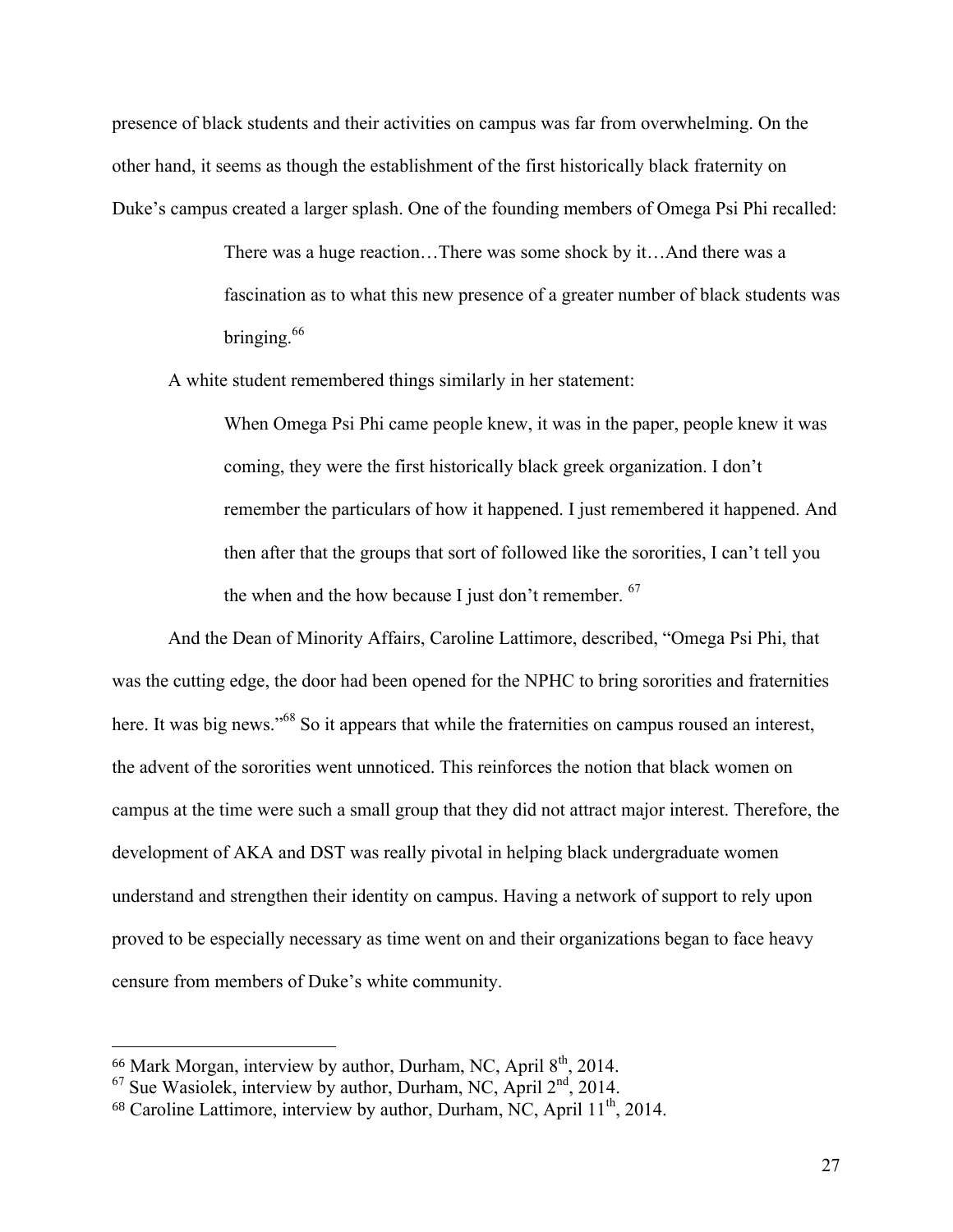# **Voluntary Segregation Criticism**

After black sororities formed on Duke's campus in 1975, it made sense that their membership remain solely black; the very purpose of their establishment was to form groups to meet the needs of black women on campus, who were essentially excluded from the University's predominately white social organizations. Hence, the phenomenon of voluntary segregation was only logical. Yet, many white students saw the blacks students forming their own Greek letter organizations as part of their intent to separate from the larger Duke community. Caroline Lattimore, the Dean of Minority Affairs beginning in 1978 and a black student at Duke previous to that, explained the reaction as:

> It was one of, 'We aren't sure what this is all about.' We used to hear a lot in the 1970s from the whites: they said [to us blacks], 'You are isolating yourself, you're all in one group.' But when you had Tri Deltas and other groups together no one would say that. It would be two hundred of them. But if you had forty or fifty of us, people would say, 'You're just isolating yourself.' 69

Many students in the majority population failed to acknowledge that white students were equally responsible for maintaining separation. Rob Hampton, a student during this decade, reflected on how to solve the voluntary segregation problem:

> Only when the invisible wall between black and white students at Duke is torn down will the prejudices, subtle enmity, and racial curiosity bred by separatism begin to subside. $70$

 

 $69$  Caroline Lattimore, interview by author, Durham, NC, April  $11<sup>th</sup>$ , 2014.

<sup>&</sup>lt;sup>70</sup> Rob Hampton, "Ideas for integrating life at Duke," *The Chronicle*, October  $26<sup>th</sup>$ , 1979, Box 1, Folder "Clippings (chronological)," Black history at Duke reference collection.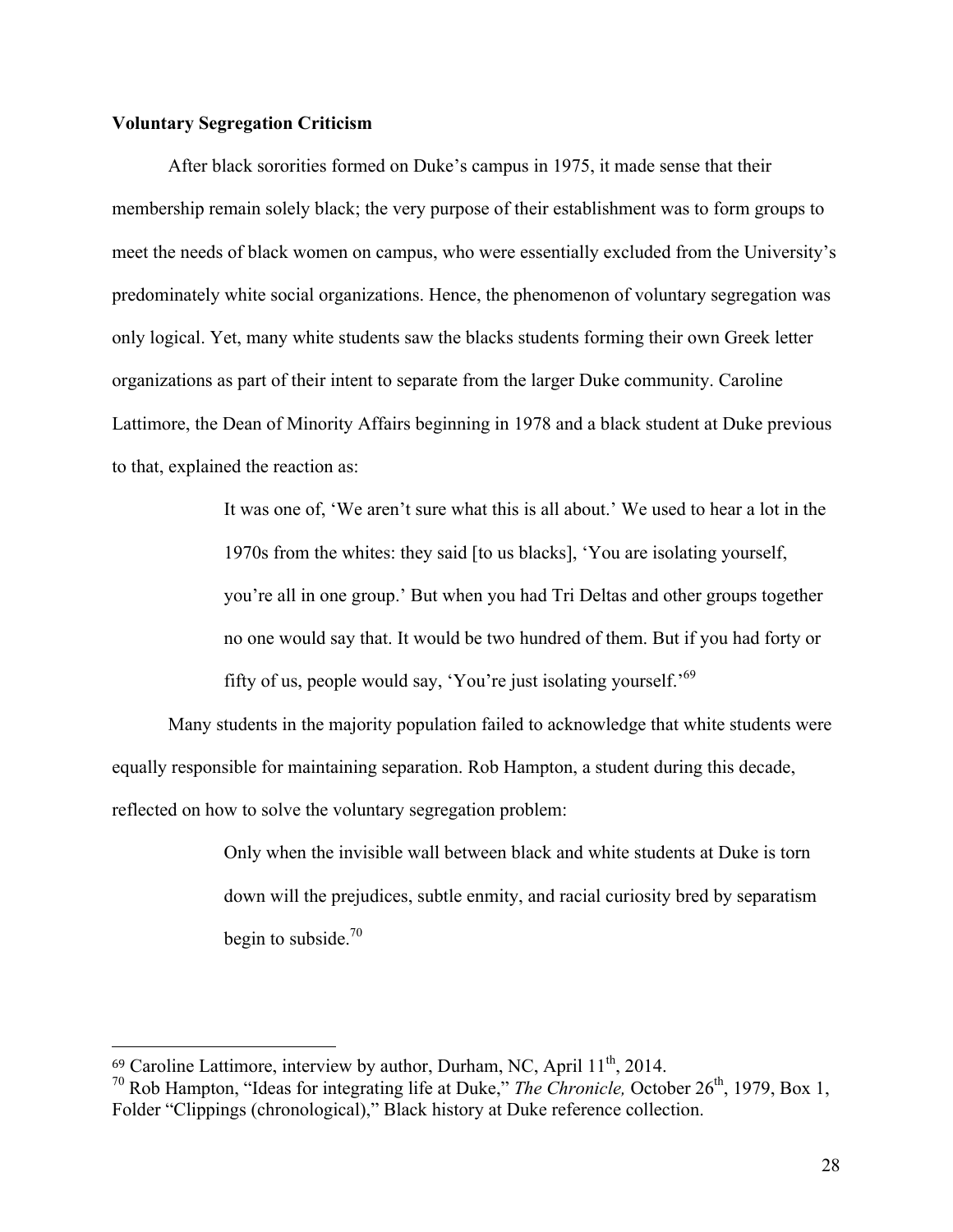Clearly, the black community did not exclusively create the problem of voluntary segregation. Indeed, many blacks were angered by the frequent criticism that they were voluntary segregating and not making efforts to interact with white students. Valdassia Merrick, a student in 1979, argued:

> The fuss is not over voluntary segregation; people with commonality are attracted to each other. The problem is with the perpetuation of white supremacy and over the lack of respect appreciation and recognition of black people [on Duke's campus]. $^{71}$

Teri Dansby, Vice President of Delta Sigma Theta, expressed similar concerns. "Why is the central thrust of any 'gathering' that is supposed to address the issues of import to black people almost always 'voluntary segregation,'" she asked?<sup>72</sup> Lattimore also spoke to the white community's preoccupation with large groups of black students gathering together to hang out:

> There used to be a place called 'the black bench' right outside Cambridge Inn [now West Union] and everyday at about noon some of the black athletes would come out and it was like celebrity time and you would see twenty or thirty blacks all together sitting together in one section and at first I don't think the majority Duke population understood what was going on, but it was just friendship. It was that family. It was the way of feeling that you were wanted, that you didn't have to feel isolated or alone, that others understood what you were going through. Often times when we were out there on the quad the majority community would

<sup>&</sup>lt;sup>71</sup> Evelyn Polk, "Black Rally Draws Large Crowd," *The Chronicle*, November 8<sup>th</sup>, 1979, Box 1, Folder "Clippings (chronological)," Black history at Duke reference collection.

<sup>&</sup>lt;sup>72</sup> Wilton Aston, "Duke: a microcosm of the black struggle," *The Chronicle*, October 25<sup>th</sup>, 1979, Box 1, Folder "Clippings (chronological)," Black history at Duke reference collection.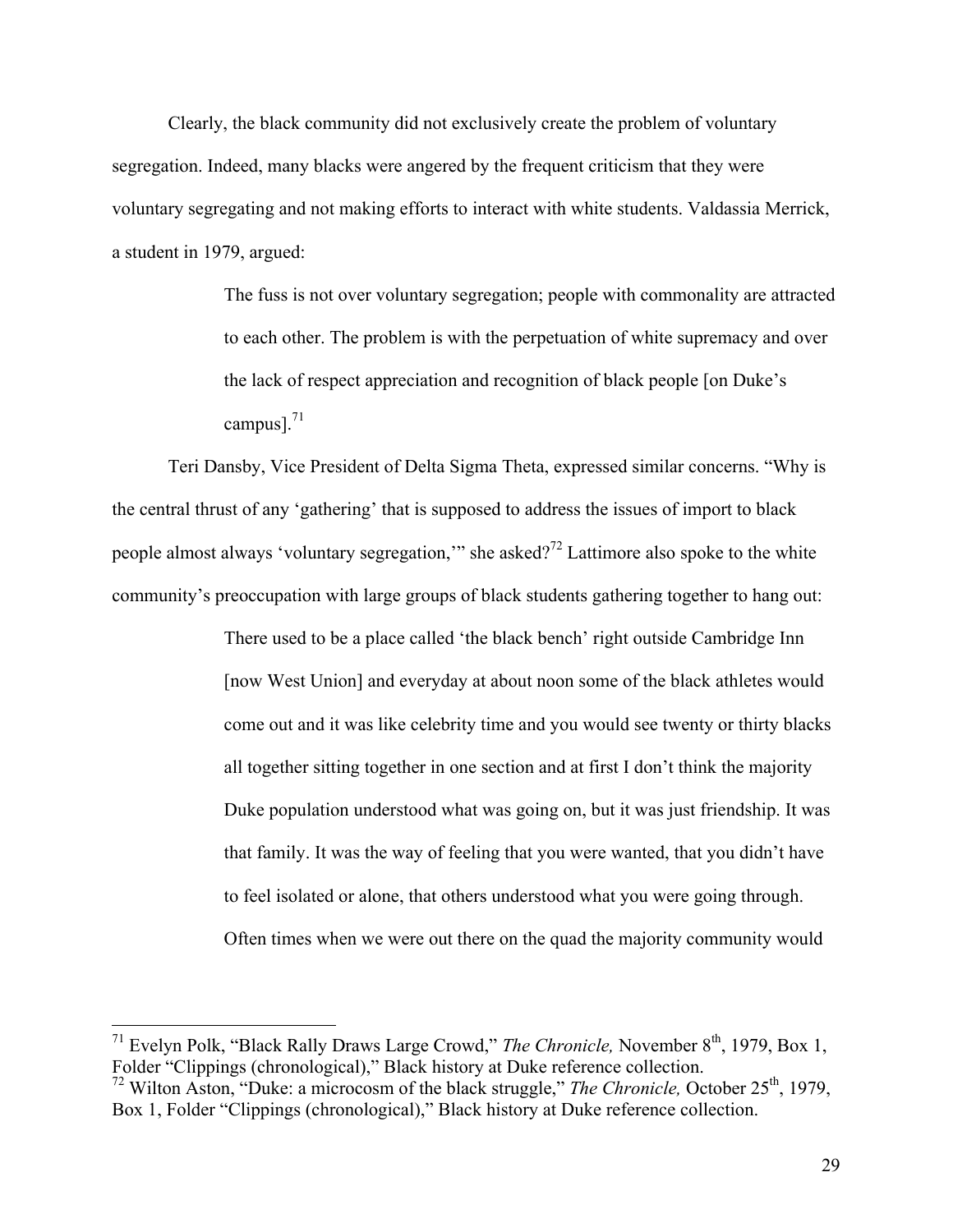sometimes go around us and be like, 'What's going on over there?' But it was just conversation, that is all it was.<sup>73</sup>

Like Lattimore, other black students at Duke worked hard to prove that voluntary segregation was not unnatural. In another one of her *Chronicle* articles Teri Dansby wrote:

> I think that most of the time blacks are together a lot because you naturally cling to somebody who sees things as you see them, somebody who's from the same cultural milieu. It's a natural kind of thing. I don't think people should see it as strange. $74$

Here she was alluding to the loss of cultural identity that black students experienced with predominately white groups. In another article Dansby wrote, "If integration means that I have to denounce my culture then it's not a good idea."<sup>75</sup> While the lack of interaction between black and whites was a serious concern of members of both races it was evident that sororities members' desires to maintain the strength of black culture far outweighed their desire to integrate with white students. Elizabeth Buchanan wrote:

> Blacks students are very conscious of their blackness, and they're conscious of maintaining their identity because sooner or later they'll be going back to the black community<sup>76</sup>

As minority students, members of the black Greek organizations at Duke felt a real need for solidarity. Alpha Phi Alpha President, David Williams, stated, "The black community here is

 

<sup>&</sup>lt;sup>73</sup> Caroline Lattimore, interview by author, Durham, NC, April  $11<sup>th</sup>$ , 2014.

<sup>&</sup>lt;sup>74</sup> Teri Dansby, "Dansby reflects," *Prometheus Black*, October 24<sup>th</sup>, 1979, Box 1, Folder

<sup>&</sup>quot;Clippings (chronological)," Black history at Duke reference collection. <sup>75</sup> Ibid.

<sup>&</sup>lt;sup>76</sup> Elizabeth Buchanan, "In Search of Solutions," *The Chronicle*, April 12<sup>th</sup>, 1978, Box 1, Folder "Clippings (chronological)," Black history at Duke reference collection.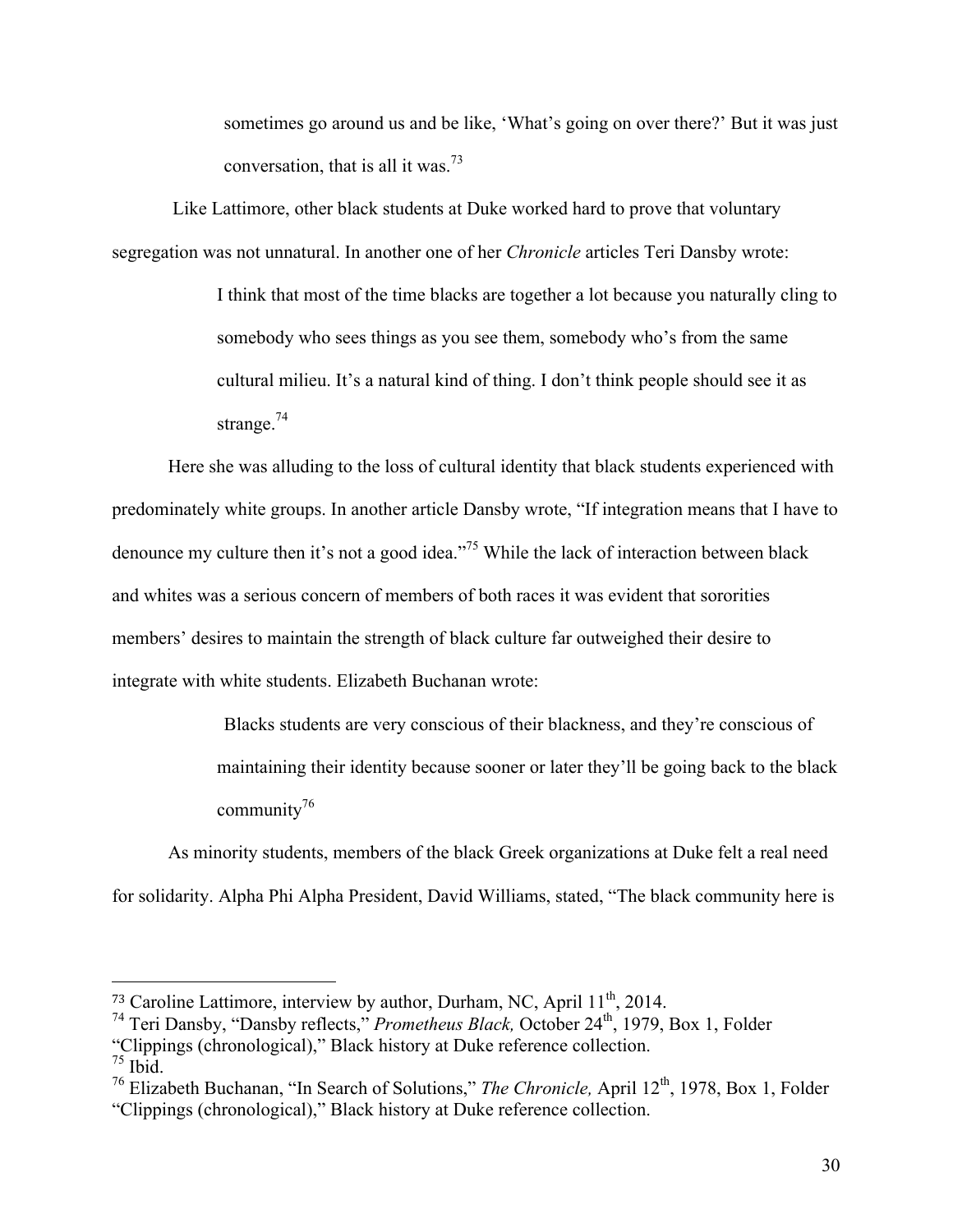small so the need to be in an association for support is large."<sup>77</sup> The claim that the number of black students at Duke was small was by no means invalid. In the fall of 1979, Duke reported to the federal Department of Health, Education, and Welfare that only 433 students, or 7.6 percent of the undergraduate student body, belonged to a "minority" ethnic group; 70 percent, or 305 of those 433 students, were black.<sup>78</sup> Harry E. DeMik, associate registrar at the time, could not give a description of what the "majority" of Duke students composed except for "Caucasian."<sup>79</sup> The number of black students enrolled at Duke remained small as Duke struggled to recruit blacks. Valerie Mosely, a black student at the time, hypothesized some of the reasons Duke had to struggle to attract minority students, "The problem may be that the stay at Duke is not an enjoyable one for blacks."<sup>80</sup> Moreover, there were only five full time undergraduate faculty and three visiting undergraduate faculty of color.<sup>81</sup> Therefore, black students had very few people on campus with whom they could identify or rely upon to be mentors. It made sense that the African American students desired their own organizations which could meet their unique needs and uphold their unique culture, one that was constantly being oppressed through the white supremacy that was institutionalized in Duke culture. Warren Brown, another black student,

 <sup>77</sup> Kitty Bringham, "Black Greeks Emphasize Service, Try to Foster Unity," *The Chronicle,*  February 14<sup>th</sup>, 1984, Box 1, Folder "Clippings (chronological)," Black history at Duke reference collection.

<sup>78</sup> Annette Tucker, "Trend Moving Towards Resegregation." *Aeolus*, October 17, 1979, Box 1, Folder "Clippings (chronological)," Black history at Duke reference collection. <sup>79</sup> Ibid.

<sup>&</sup>lt;sup>80</sup> Beverly Norwood, "Meeting asks, what is racism?" *Aeolus*, October 31<sup>st</sup>, 1979, Box 1, Folder "Clippings (chronological)," Black history at Duke reference collection.

<sup>&</sup>lt;sup>81</sup> Rob Hampton, "Ideas for integrating life at Duke," *The Chronicle*, October  $26<sup>th</sup>$ , 1979, Box 1, Folder "Clippings (chronological)," Black history at Duke reference collection.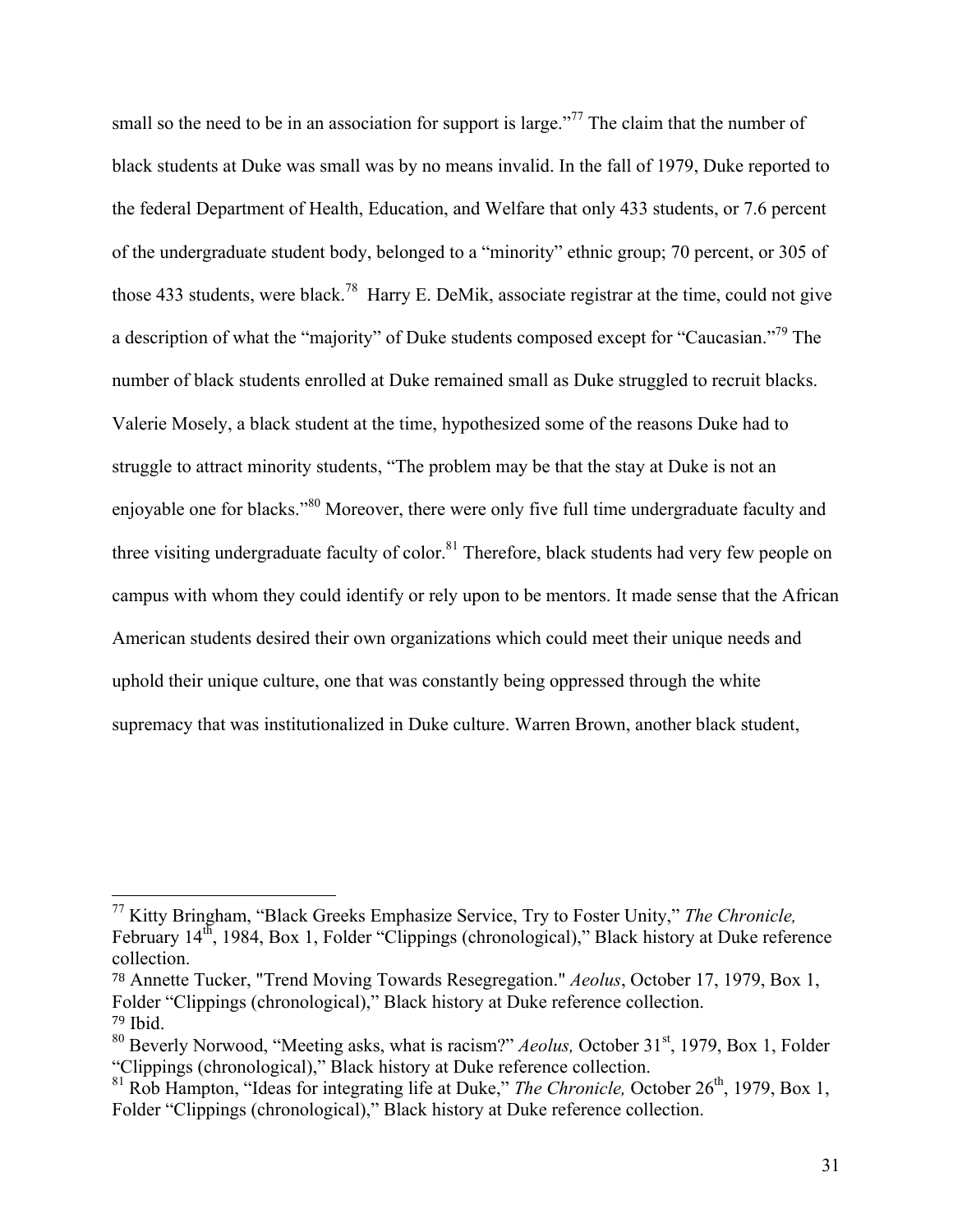agreed, noting, "Being a minority you automatically establish family type relationships with those of your own color. It is not forced, it is not planned, it just happens."<sup>82</sup>

Lattimore explained why the black students banded together:

The black community felt that by joining together we could develop a family and a family tells you we love you for who you are so that when you go to classes and you're the only black there in 1978 or 1979 or you only have one or two in a class you don't feel so alone. Nobody said anything to you, but nobody said 'hi, you're here, we welcome you.' You know, that was something that we wanted, but it didn't happen. We wanted to engage. $83$ 

Another reason that black students often chose to "voluntarily segregate" by joining black sororities rather than white ones was social pressure from the black community. Black students who associated too closely with whites faced possible rejection. Dansby explained:

> Upon arrival at Duke University black students are faced with a tumultuous existence. They must first make a few identity decisions, whether to form ties with black students or white students. Choosing the latter, the black student runs the risk of rejection by other black students $84$

Another student acknowledged, "Both blacks and whites complain that they are missing knowledge of other cultures, but the reasons for social separation have to do more than anything with peer pressure."<sup>85</sup>

<sup>&</sup>lt;sup>82</sup> Warren Brown, "Like East and West," *The Chronicle*, April 12<sup>th</sup>, 1978, Box 1, Folder "Clippings (chronological)," Black history at Duke reference collection.

 $83$  Caroline Lattimore, interview by author, Durham, NC, April 11<sup>th</sup>, 2014.

<sup>&</sup>lt;sup>84</sup> Teri Dansby, "Trying to cope," *The Chronicle*, April 12<sup>th</sup>, 1978, Box 1, Folder "Clippings (chronological)," Black history at Duke reference collection.

<sup>&</sup>lt;sup>85</sup> Warren Brown, "Like East and West," *The Chronicle*, April 12<sup>th</sup>, 1978, Box 1, Folder "Clippings (chronological)," Black history at Duke reference collection.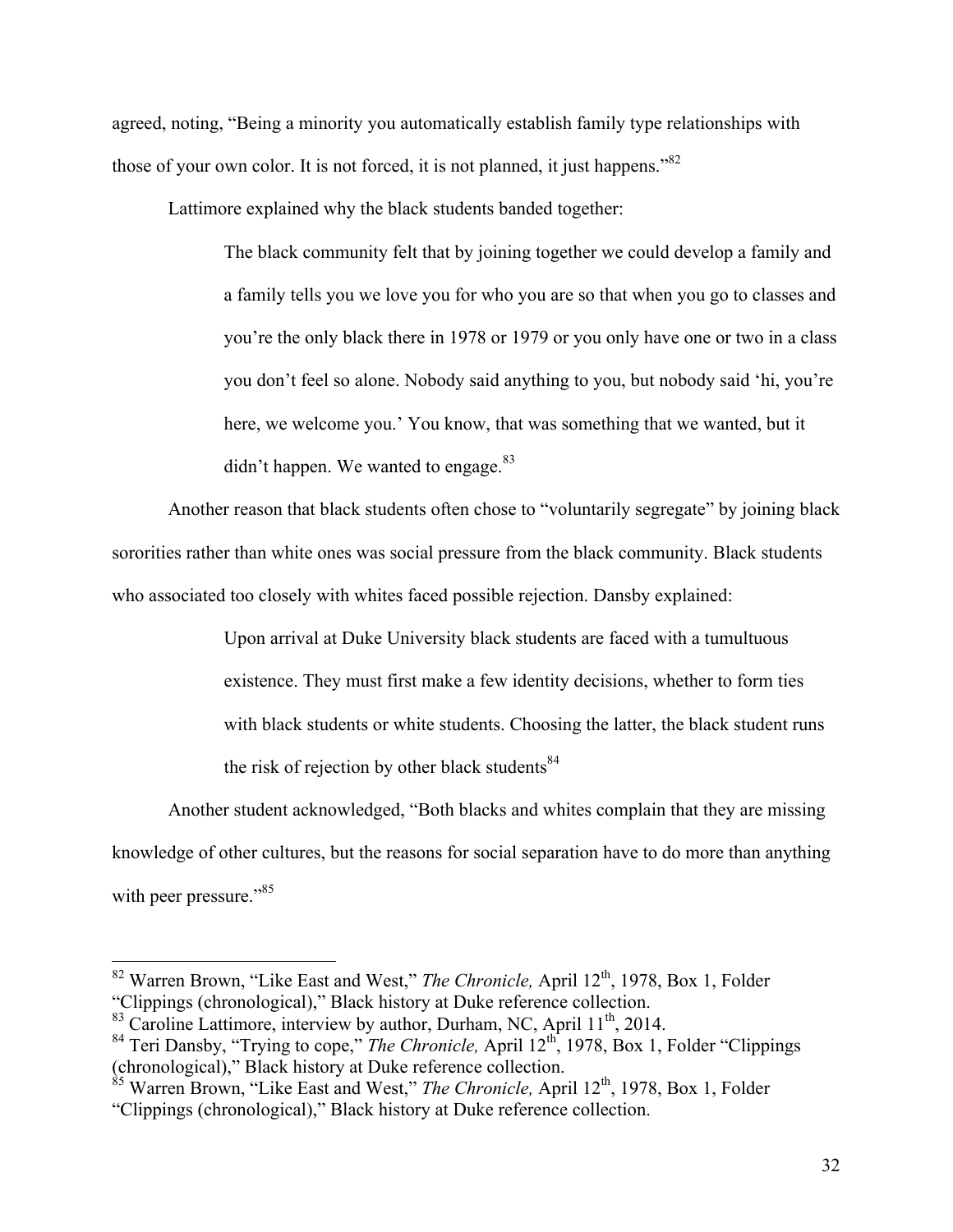Similarly, social expectations in the white community and a definitive mystique surrounding black sororities kept white students from pledging them. Elaine Hardey, DST President in 1984, explained, "Quite a few whites are interested, but social pressures may keep them from joining."<sup>86</sup> She stressed that while DST was open to whites joining she did not feel as though her organization should rethink its commitment as a black women's support group. Other members of DST expressed the view that whites didn't join because they drilled Delta history into their organization's pledges and that this history was one unique to the black community.

Interestingly, there was one white member in black Greek life at Duke in the 1980s; Kathy Hensley was a member of DST. Hensley admitted that she joined because she was, "very impressed with [the Delta's] unity, their emphasis on service, and the genuine love, not just that [she] saw, but that [she] felt."<sup>87</sup> Reinforcing the idea that white sororities were focused solely on social programming, Hensley explained, "When I first came to Duke I was very disillusioned with social life at Duke and I felt white sororities were artificial, emphasizing social events."<sup>88</sup> Hensley's membership in an all black organization certainly wasn't easy; many questioned her decision and thought she joined just for attention. She said that she was often ostracized, "There [was] pressure just because white people [didn't] understand the black Greek group."<sup>89</sup> However, she emphasized that she was, "so much more than a skin color."90 Wasiolek remembered, "There was a year that I recall where one of the black sororities accepted a white member and it was a big deal. It was a *big* deal."<sup>91</sup>

 <sup>86</sup> Kitty Bringham,"A Personal Resolution," *The Chronicle,* February 14th, 1984, Box 1, Folder "Clippings (chronological)," Black history at Duke reference collection. <sup>87</sup> Ibid.

<sup>88</sup> Ibid.

<sup>89</sup> Ibid.

 $90$  Ibid.

 $91$  Sue Wasiolek, interview by author, Durham, NC, April  $2<sup>nd</sup>$ , 2014.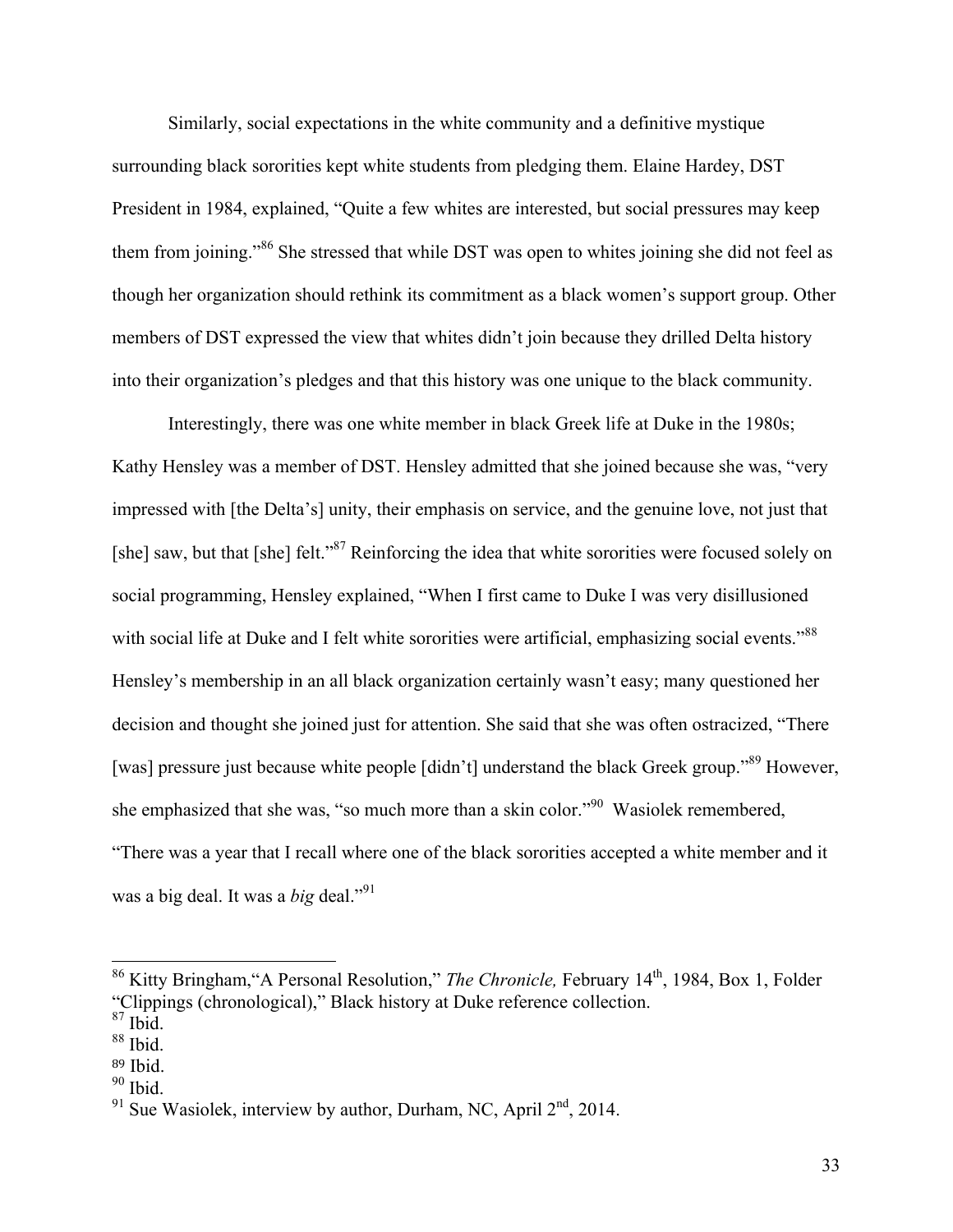# **The Criticism of Division**<sup>92</sup>

In addition to the criticism of voluntary segregation, another major criticism of the advent of black sororities on campuses like Duke, where the black population was a relatively small proportion of the total student body, was that the formation of historically black Greek organizations led to a breaking up of the once unified black community. This simplification of the black community as a single monolithic entity was dangerous. Khalif Ford, an African American student at the time, stressed that:

> Before 1974 when the first historically black Greek organization came to Duke, the university already had a diverse and distinct black population. This pre-Greek population was not a completely harmonious one. Therefore, the phenomenon that the post-Greek, black community has an inability to coexist happily under a blanket of unity at all times is not at all surprising, nor is it a departure from Duke's history.<sup>93</sup>

People often recollect that the pre-Greek black community was united, however that was not necessarily the case. The pre-Greek black community was certainly smaller though and this may have led people to conclude that the blacks acted as a single unit before the formation of black Greek life.

Given the diverse interests of the black community it only made sense that a multitude of different black Greek organizations were chartered at Duke. Yet, while each organization "represent[ed] distinct principles and communities, their purpose of providing uplift to the black community as a whole [made] it possible for these various fraternities and sororities to coexist

 <sup>92</sup> Khalif Ford, "An Omega Considers Historically Black Greek Organizations," *The Talking Drum, March* 30<sup>th</sup>, 1996, Box 1, Folder "Black fraternities and sororities,"Black history at Duke reference collection.

 $93$  Ibid.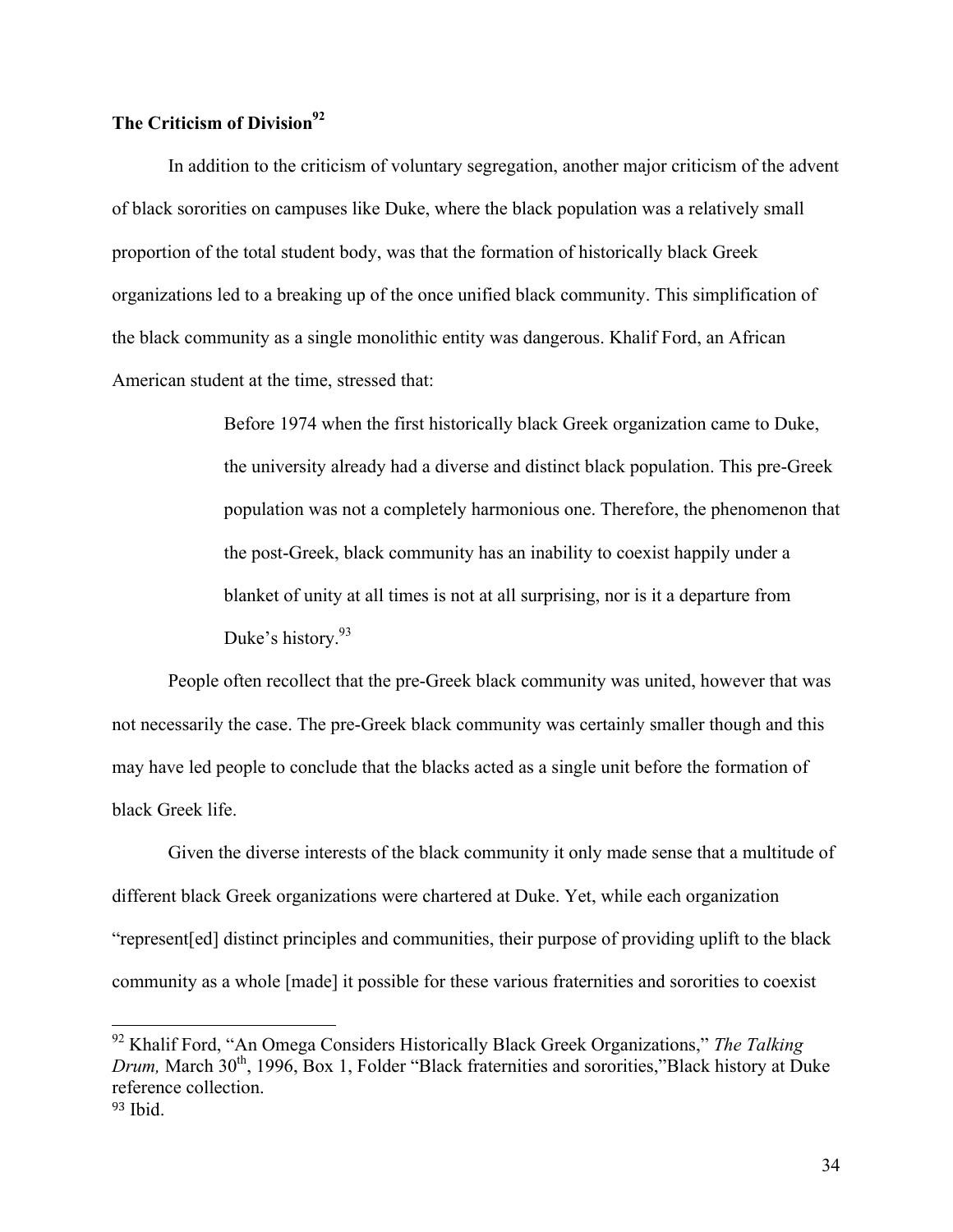with one another."<sup>94</sup> Moreover, Cullins agreed that the coming about of different choices for association did not divide black students. She reflected:

> The great thing is being in the organizations didn't divide us. It didn't mean that you had this alliance so you couldn't work with or be with or hang out with people in other organizations. It wasn't that. I know that is the case on some campuses...[having the different organizations] provided a choice.<sup>95</sup>

However, as the number of black Greek organizations grew it became evident that there needed to be some type of organizing body for them to address grievances to, coordinate schedules within, and represent the members of each individual organization.

# **National Pan-Hellenic Council Development**

In addition to having to deal with an intense amount of criticism, the black sororities on Duke's campus had to overcome the obstacle of not having a national organization in place to assist them in their endeavors like the white sororities had. A structure to coordinate the efforts of the historically black Greek organizations was not set up immediately after the arrival of these groups on Duke's campus. Beginning in 1978 all black sororities were involved with the National Panhellenic Conference (NPC) and all black fraternities with the Interfraternity Conference (IFC). The NPC is the umbrella organization for twenty-six predominately white sororities.<sup>96</sup> It ties each of sorority to a larger governing body representative of each sorority. Similarly, the IFC coordinates the activities of and represents the sixteen national fraternities.<sup>97</sup> Both of these bodies existed on Duke's campus at the time that black sororities and fraternities

 $94$  Ibid.

 $95$  Maureen Cullins, interview by author, Durham, NC, April  $3<sup>rd</sup>$ , 2014.

<sup>&</sup>lt;sup>96</sup> "National Panhellenic Conference." National Panhellenic Conference. https://www.npcwomen.org (accessed April 3, 2014).

<sup>97</sup> "North-American Interfraternity Conference." The NIC. http://www.nicindy.org (accessed April 3, 2014).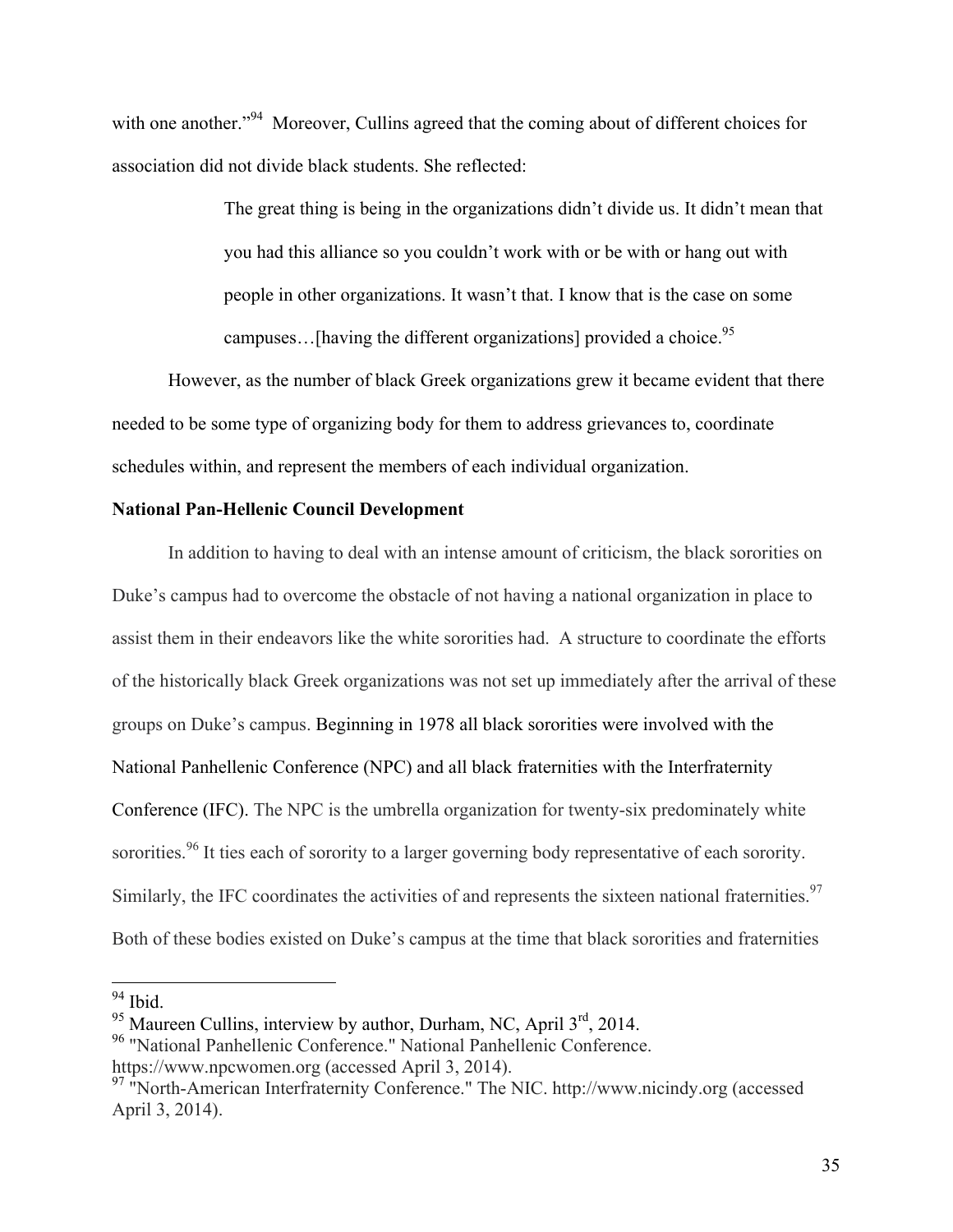formed. However, black Greek organizations were not treated as equal members within these predominately white groups. Wasiolek explained:

> At that time *all* of the sororities were under the NPC and all the fraternities were under the IFC. There was no NPHC. There was no multi-Greek council. There were just the two. The NPC constitution said we don't discriminate according to race or anything. However, if you were an NPC sorority you had full voting rights. If you were not an NPC sorority, like Alpha Kappa Alpha and Delta Sigma Theta, you were an associate member and you could vote, but you could only vote on things not related to rush and that acknowledged that their rush or intake processes were totally different…But that felt very unfair and it felt very unequal to the black sororities. So we would have [NPC] meetings once a week and many, many times the black sororities just didn't attend. There was so little about those meetings that was relevant to them. So little. I mean they didn't plan the same types of events; they viewed their organizations in such different ways.<sup>98</sup>

The DST president at the time cited her organization's reasons for joining the NPC as an associate members as, "In addition to establishing an inter-Greek relationship with other campus sororities, this moved enabled Lambda Omega to use campus facilities for its activities."<sup>99</sup> However, it became clear that some other organizing body, one that was more in tune with the needs specific to the nature of the black Greek organizations, was needed on campus.

In the year of 1979 an Ad-Hoc Committee of Minority Greeks was set up. The committee's purpose was to maintain unity and cooperation among the black Greek

<sup>&</sup>lt;sup>98</sup> Sue Wasiolek, interview by author, Durham, NC, April  $2<sup>nd</sup>$ , 2014.<br><sup>99</sup> Lavern Jones, "Delta Sigma Theta at Duke: April 1975-April 1985," Box 3, Folder "Delta Sigma Theta", Office of Minority Affairs Records.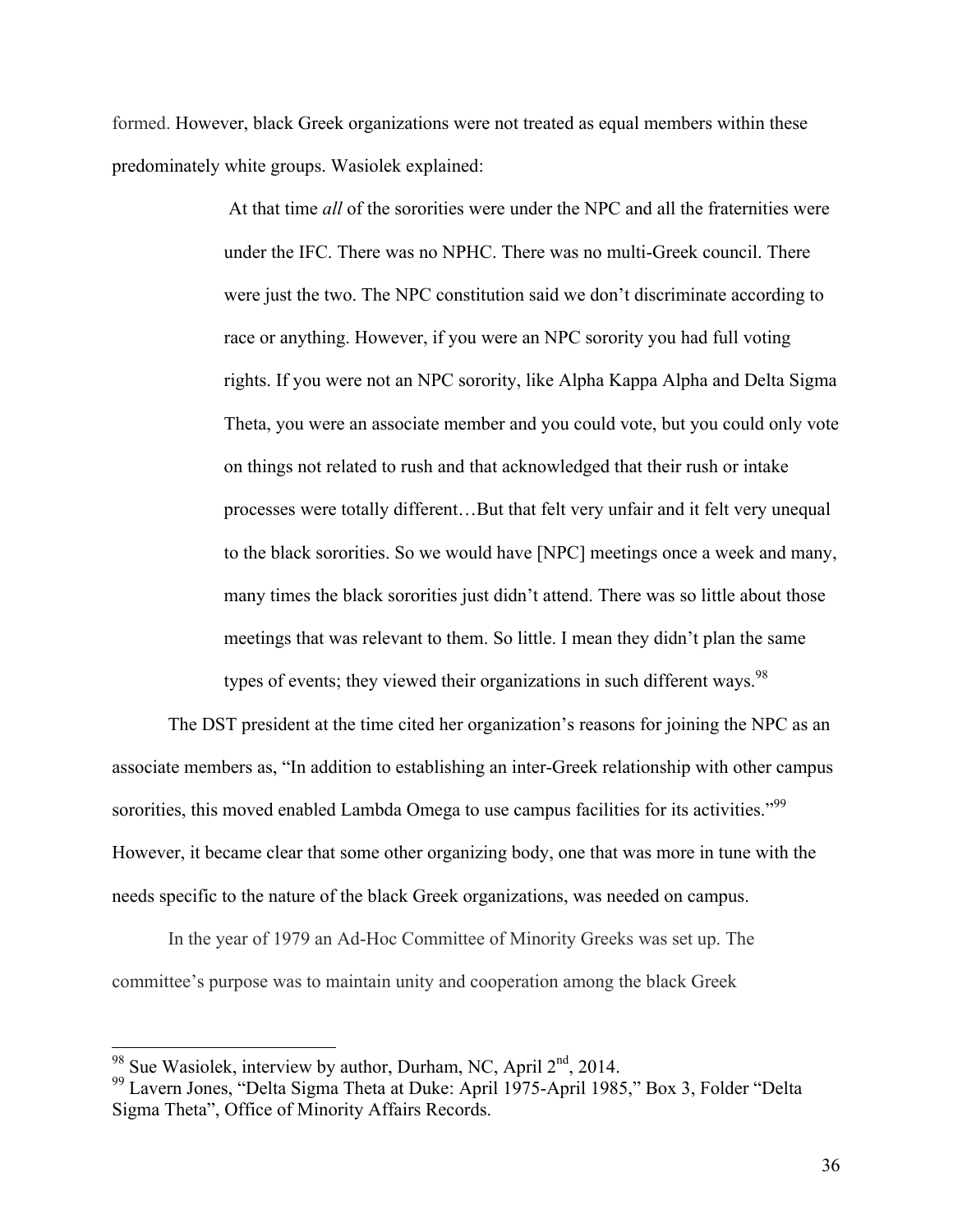organizations at the time (Delta Sigma Theta, Alpha Kappa Alpha, Alpha Phi Alpha, Kappa Alpha Psi, and Omega Psi Phi).<sup>100</sup> In addition, the committee planned to organize a homecoming step show and parties together. In 1981, the Association of Black Greek Organizations was officially founded. Like its predecessor, the Ad-Hoc Committee of Minority Greeks, the Association's purpose was to:

> Coordinate, supervise, and execute service and social activities that are of the nature and interest of this association directed toward the betterment of the black community as a whole. $^{101}$

One representative from each black Greek organization was selected to serve on the council, attend its meetings, and relay the information discussed back to his or her respective organization.

The formation of this organization came after a letter that the administration of Duke received from the Association of Fraternity Advisors in February of 1981.<sup>102</sup> The Association of Fraternity Advisors was a national organization for student affairs professionals involved in the advisement of fraternities and sororities on college campuses. At the association's annual meeting in December of 1980, they discussed a variety of issues pertaining to the Greek community and developed a number of resolutions. Of particular relevance is Resolution #1,

<sup>&</sup>lt;sup>100</sup> Lavern Jones, "Delta Sigma Theta at Duke: April 1975-April 1985," Box 3, Folder "Delta Sigma Theta", Office of Minority Affairs Records.

<sup>&</sup>lt;sup>101</sup> "Association of Black Greek Organizations Constitution," March 6, 1981, Box 3, Folder "Black Greeks", Office of Minority Affairs Records.

 $102$  William J. Brennan to Colleague, February 1981, Box 3, Folder "Black Greeks", Office of Minority Affairs Records.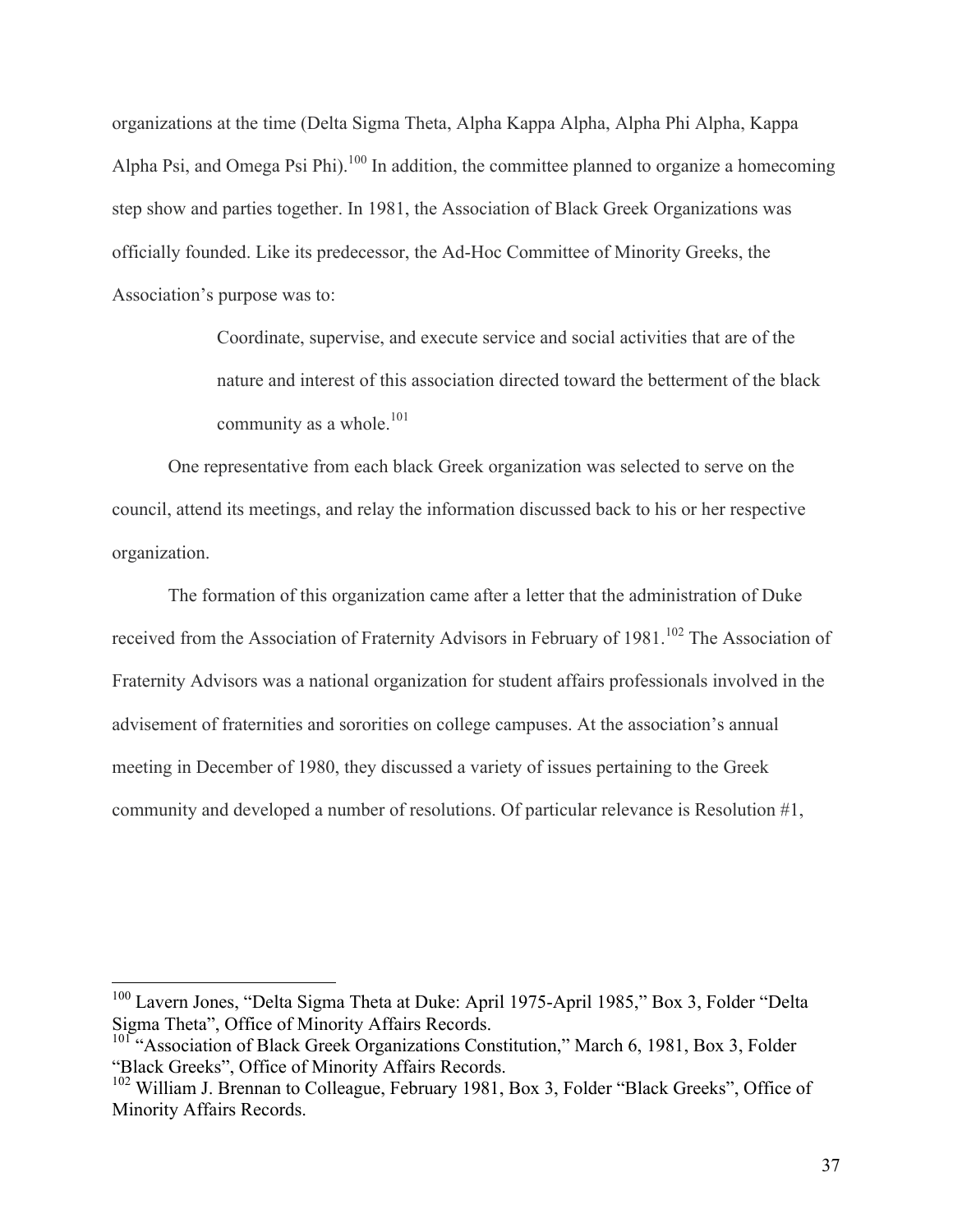which calls for all sororities and fraternities to be treated in the same manner by campus communities and administrators.<sup>103</sup> The Association wrote:

> Traditionally, the relationship between the campuses and predominately black Greek organizations has been ill defined: most contact has been reactive rather than proactive and campus Greek advisors have tended to focus on the differences rather than the similarities between these organizations and their more 'traditional' counterparts.<sup>104</sup>

The letter went on to say that it was time for advisors to begin emphasizing the similarities between all Greek organizations to:

> Ensure that predominately black fraternities and sororities enjoy the same quality of support and advising that historically has been provided to the predominately white sororities and fraternities.<sup>105</sup>

Subsequent to the formation of the Association of Black Greek organization, more thought was given to establishing a Black Panhellenic Council at Duke. At this point, the historically black sororities were members of the National Pan-hellenic Council (NPHC) but no NPHC chapter existed at Duke. The National Pan-Hellenic Council (NPHC) is the coordinating body of the nine historically African American sororities and fraternities nationwide. In a letter to Dr. Robert Bryant, the Acting Vice Chancellor for Student Affairs, from Dr. Caroline Lattimore, the Dean of Minority Affairs, on October 8, 1981, she noted:

<sup>&</sup>lt;sup>103</sup> "Association of Fraternity Advisors Resolution #1," December 1980, Box 3, Folder "Black Greeks", Office of Minority Affairs Records.<br><sup>104</sup> William J. Brennan to Colleague, February 1981, Box 3, Folder "Black Greeks", Office of

Minority Affairs Records.<br><sup>105</sup> "Association of Fraternity Advisors Resolution #1," December 1980, Box 3, Folder "Black

Greeks", Office of Minority Affairs Records.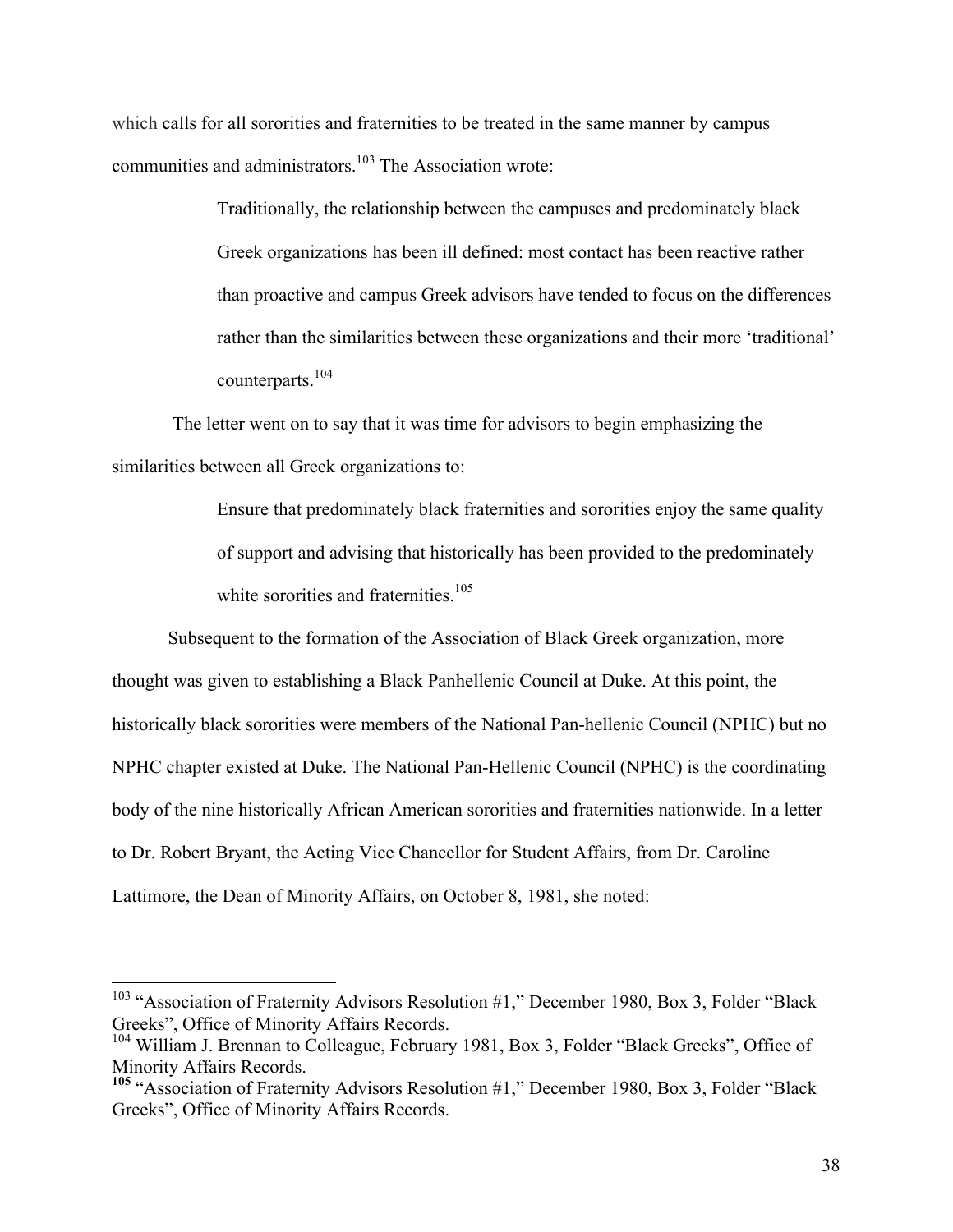We are still conducting a series of discussions on the pros and cons of establishing a Black Panhellenic Council here at Duke. The discussions have been held with the administrators and students and at this point, we have not yet reached any definite conclusions  $106$ 

She went on to invite Dr. Bryant to a meeting about the Black Panhellenic Council at which he had the opportunity to share his insights about what having a Black Panhellenic Council at Duke would mean.

Despite the discussions as to whether or not to bring an NPHC chapter to Duke's campus, it was not until the spring of 1995 that this actually occurred. Before the spring of 1995, all of the University's historically black Greek organizations continued to be run by the Association of Black Greek Organizations. While this body proved to be important, black sororities and fraternities still suffered from a lack of organization. The Association lacked the national character and basic structure of the NPHC. Members' of historically black-Greek organizations expressed growing concerns that the Association could not meet their needs. This led to the 1995 initiation of the Duke chapter of the NPHC. $107$ 

Wasiolek spoke to the reactions of the administration to the development of an NPHC chapter at Duke. She recalled:

> Bill Griffith [Dean of Student Affairs] will tell you that he was completely and totally opposed to it…he believed that the Greek organizations had more in common then they were different and that dividing them would racialize even more their organizations. So he was not a fan. And he was one of my mentors and

<sup>&</sup>lt;sup>106</sup> Caroline L. Lattimore to Dr. Robert Bryant, October 8, 1981, Box 3, Folder "Black Greeks", Office of Minority Affairs Records.

<sup>&</sup>lt;sup>107</sup> Marsha Johnson, "Group provides minority forum," October 3, 1996, *The Chronicle*.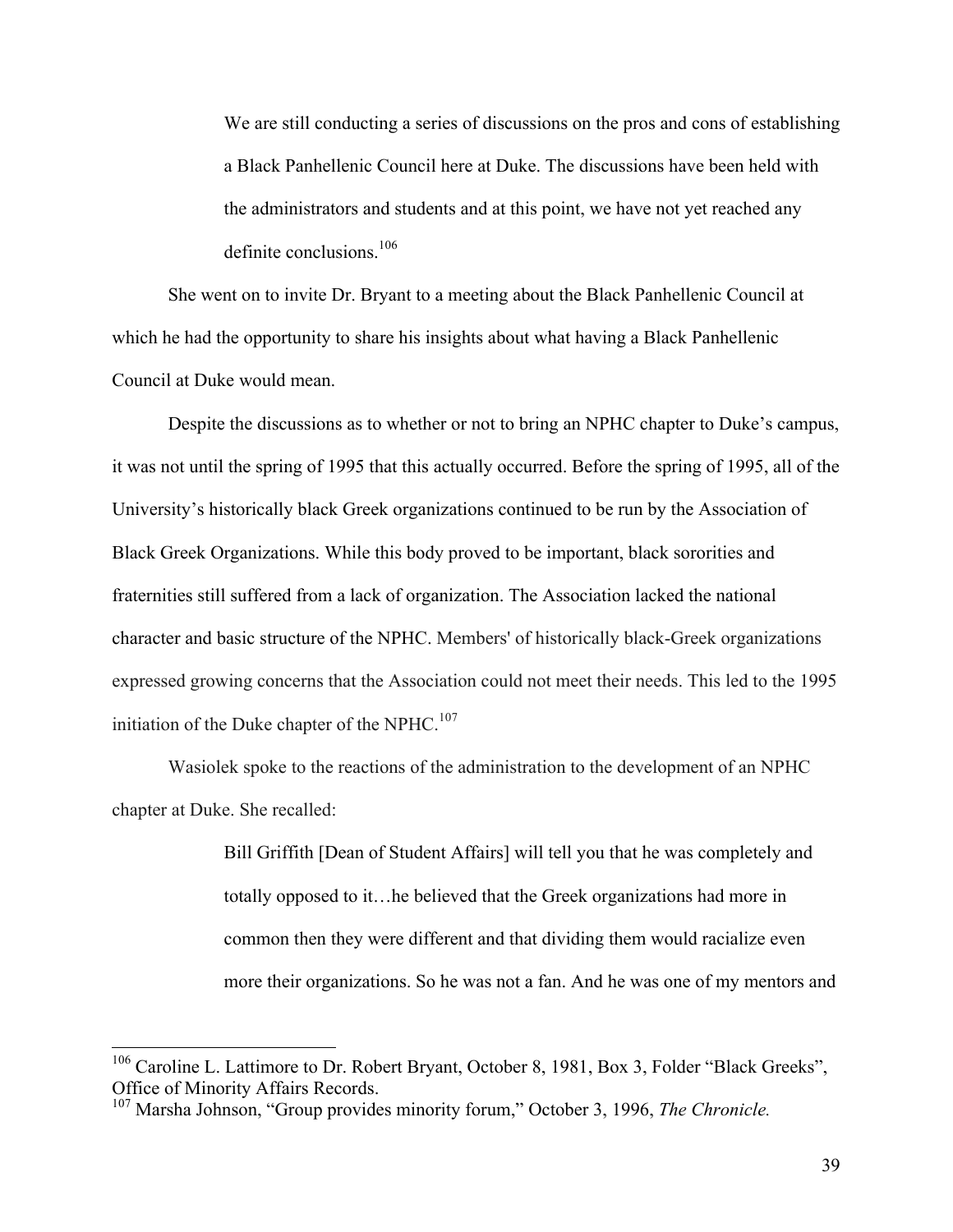his thoughts influenced me greatly so I was glad I was not here [she was at law school] because I don't know that I would have been a proponent.<sup>108</sup>

Yet, despite the administration's uneasiness with the advent of the NPHC chapter at Duke, it proved to be a very positive change for the black Greeks on campus. The NPHC provided black sororities with a source of guidance and oversight that they had before lacked and helped them to establish further credibility on Duke's campus.

# **Role of Black Greek Letter Organizations In Members' Lives**

To overcome the overwhelming sense of isolation, the institutionalized white supremacy, the criticism from the majority community, and the lack of a national governing structure, black sorority members became incredibly close, life-long sisters. The black sororities played a critical role in the lives of their members at a time when Duke was such a challenging environment for black students to succeed in. By sticking together, black undergraduate women at Duke found a way to not only to survive, but also to prosper. Cullins explained many of the benefits of membership:

> We were very excited. It was an opportunity for leadership. The sororities granted an instant community. It was a way to know Durham and to be in contact with the graduate chapter because they continued to advise the organization. Mainly, we just had a lot of fun. It did a lot to ameliorate the isolation that I would say we felt in general. There was that opportunity to belong that was really missing and the opportunity for mentorship that was really just a vacuum at the time we were [at Duke]. $109$

<sup>&</sup>lt;sup>108</sup> Sue Wasiolek, interview by author, Durham, NC, April  $2<sup>nd</sup>$ , 2014.<br><sup>109</sup> Maureen Cullins, interview by author, Durham, NC, April  $3<sup>rd</sup>$ , 2014.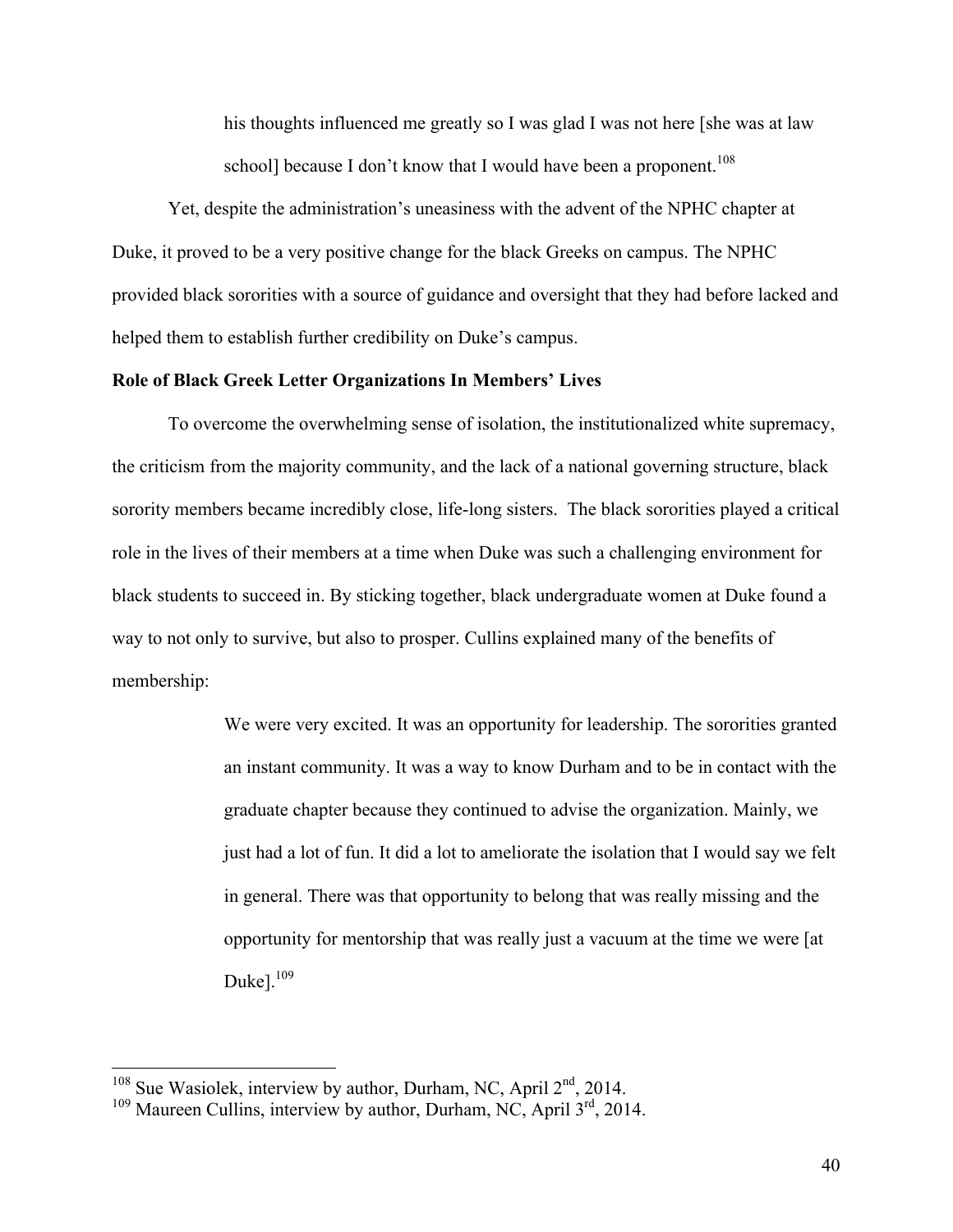However, Cullins also pointed out that she didn't believe black students who didn't join a Greek organization were disadvantaged or missing out. She illustrated:

> I think [Alpha Kappa Alpha] was an opportunity for leadership in the community and a group of friends and people who had your best interest in mind. And people find that in many ways so I don't know that people who weren't in the organization lacked anything. It was what we felt we needed to do and that made meaning for the group of us and then other people chose to do other things.<sup>110</sup>

But, membership in a black sorority for a black woman certainly could be helpful in securing for that woman a network of support because race relations on campus remained troubled. Cullins attested:

> I mean people were cordial, but it had its moments. The girl across the hall from us had a picture of Lester Maddox on her wall, the very racist governor of Georgia…I wont forget when the girl across the hall made a phone call to her dad and said 'Daddy, there are two colored girls across the hallway from me. What should I  $do?$ <sup>111</sup>

And in addition to helping black women thrive during their undergraduate years at Duke, membership in a sorority provided them with an opportunity for continued support and sisterhood throughout their entire lives. Caroline Lattimore, an AKA member extremely involved without the organization's leadership, explained, "AKA to me has been a program that has helped me with my goals in life."<sup>112</sup> The advent of black sororities at Duke offered black undergraduate women a support network for life.

<sup>&</sup>lt;sup>110</sup> Maureen Cullins, interview by author, Durham, NC, April  $3<sup>rd</sup>$ , 2014.<br><sup>111</sup> Ibid.

<sup>&</sup>lt;sup>112</sup>Caroline Lattimore, interview by author, Durham, NC, April  $11<sup>th</sup>$ , 2014.